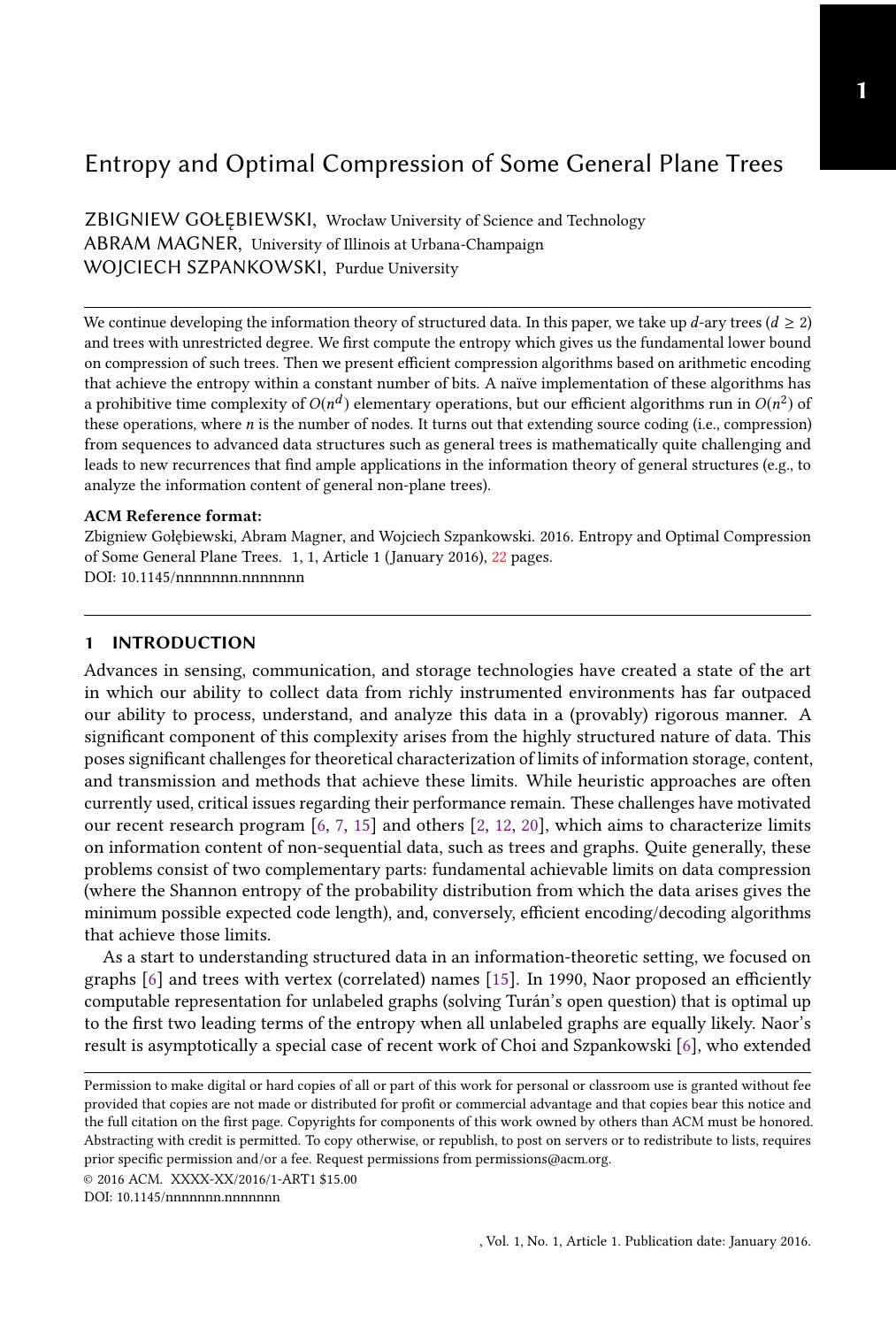Naor's result to general Erdős-Rényi graphs. In particular, in [\[6\]](#page-21-1) the entropy and an optimal compression algorithm (up to two leading terms of the entropy) for Erdős-Rényi graph structures were presented. Recently, these results were extended to preferential attachment graphs in [\[14\]](#page-21-7) and to uniform random intersection graphs in [\[11\]](#page-21-8). Furthermore, in [\[16\]](#page-21-9) an automata approach was used to design an optimal graph compression scheme. For binary plane-oriented trees rigorous information-theoretic results were obtained in [\[12\]](#page-21-5), complemented by a universal grammar-based lossless coding scheme [\[20\]](#page-21-6). Finally, in recent work [\[15\]](#page-21-3) (see also [\[7\]](#page-21-2)) the authors study binary trees with structure-correlated vertex names, as well as non-plane binary trees, and design optimal compression schemes based on arithmetic encoding.

In this paper, we study general plane-oriented d-ary trees without correlated vertex names (i.e., trees with degree  $d \geq 2$ ) and general trees without any restriction on vertex degrees, giving both precise entropy calculations and information theoretically optimal and efficient compression algorithms. It turns out that moving from binary trees to  $d$ -ary (general) trees is mathematically quite challenging. In [\[15\]](#page-21-3) for binary trees an equivalence was proved between two models: the binary search tree model and a model in which leaves are selected randomly to expand the tree by adding two additional nodes (new leaves). This equivalence allowed to analyze the entropy of such trees by solving a relatively simple recurrence, and then to construct an optimal compression algorithm. Unfortunately, this equivalence does not work for  $d \geq 3$ , and we develop here a different methodology to overcome this problem. Furthermore, there are various ways to generalize binary tree models to larger degrees, and we discuss here three different models.

In this paper, we shall show that for d-ary trees  $T_n$  on n internal nodes the entropy  $H(T_n)$  satisfies

$$
H(T_n) = H(\text{root}) + d \sum_{k=0}^{n-1} H(T_k) p_{n,k}
$$

where  $H$ (root) is the entropy of the split probability distribution at the root (that is, the distribution of the d-tuple of root subtree sizes), and  $p_{n,k}$  is the probability of one specified subtree being of size k. We consider three models. For the m-ary search tree model discussed in Section [2,](#page-2-0) this recurrence can be handled by results from [\[5,](#page-21-10) [9\]](#page-21-11). Then we analyze a more interesting (and possibly more relevant)  $d$ -ary tree model in which we randomly select a leaf and add exactly  $d$  leaves to it as children. In [\[15\]](#page-21-3)  $d = 2$  was studied, but the analysis is more complicated when  $d > 2$ . For example, for  $d = 2$  we have  $p_{n,k} = 1/n$  while for  $d = 3$  we can prove that

$$
p_{n,k}=\frac{1}{2n}\frac{\binom{2k}{k}2^{2n}}{\binom{2n}{n}2^{2k}}.
$$

Note the dependence on  $k$ . We complete our analysis by studying general trees in which there is no restriction on the node degree no restriction on the node degree.

In Section [3](#page-5-0) we show that for d-ary trees we need to analyze a new type of recurrence of the following form (see Lemma [3.6\)](#page-9-0):

$$
x_n = a_n + \frac{\alpha}{n} \frac{n!}{\Gamma(n + \alpha - 1)} \sum_{k=0}^{n-1} \frac{\Gamma(k + \alpha - 1)}{k!} x_k
$$
 (1)

where  $\alpha = d/(d-1)$ ,  $a_n$  is a given sequence, and Γ is the Euler gamma function. This is a recurrence<br>with full history and is amenable to what is called the *method of differences* by which such a with full history and is amenable to what is called the *method of differences*, by which such a recurrence can be converted to a linear one of the form  $x_n = A_n x_{n-1} + B_n$ , for some sequences  $A_n$ ,  $B_n$ . In the case of  $d \geq 3$ , this step is rather complicated and, furthermore, the specific form of  $A_n$ and  $B_n$  leads to a "closed-form" solution which makes subsequent asymptotic analysis nontrivial (this is reflected in the forms of the singularities of the respective generating functions of  $\{x_n\}$ )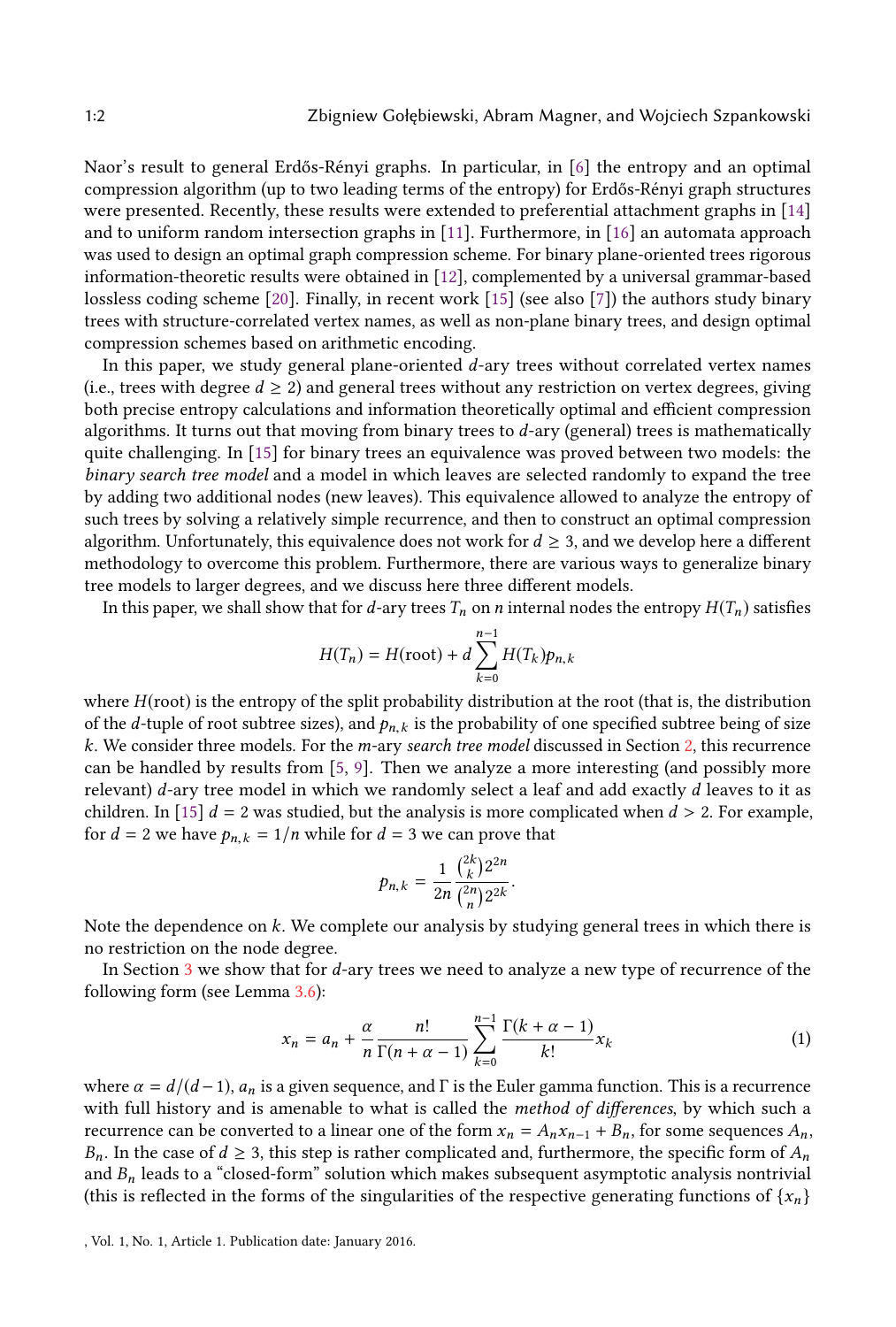for different values of d: when  $d = 2$ , the generating function is meromorphic, while for  $d \geq 3$ , algebraic singularities are introduced). The situation is even more involved when we consider general trees in Section [3.3](#page-11-0) where no restrictions on degrees are imposed.

After describing in Section [2](#page-2-0) three possible generalizations of the binary tree model from [\[15\]](#page-21-3), we present our main results in Section [3.](#page-5-0) We first provide in Corollary [3.2](#page-7-0) the entropy rate for *m*-ary search trees. Then we consider d-ary increasing trees and in Theorem [3.7](#page-10-0) give our expression for the entropy of such trees. We extend it to general increasing trees in Theorem [3.11.](#page-13-0) After establishing these fundamental lower bounds on tree compression, we provide efficient compression algorithms, which are optimal in expected code length to within a constant number of bits.

## <span id="page-2-0"></span>2 MODELS

In this section we describe the concepts of unlabeled plane trees with and without restrictions on the nodes' out-degrees. This will allow us to introduce three models of tree generation.

We call a rooted tree a plane tree when we distinguish left-to-right order of the successors of each node; i.e., we distinguish all different embeddings of a tree into the plane (see [\[8\]](#page-21-12)). General unlabeled plane trees are rooted plane trees with no restriction on the number of children of the nodes. On the other hand, unlabeled d-ary plane trees are rooted plane trees where each internal (i.e., non-leaf) node has exactly  $d$  children (either internal of external). Since they are unlabeled, they can be seen as objects that encode the structures of a possible labeled (in the graph-theoretic sense) plane tree. We define the size of the unlabeled plane tree and also unlabeled  $d$ -ary plane tree by the number of internal nodes.

#### 2.1 Unlabeled m-Ary Search Tree Model

Search trees are plane trees built from a set of n distinct keys taken from some totally ordered set, for instance a random permutation of the numbers  $\{1, 2, \ldots, n\}$ . An *m*-ary *search tree* is a tree in which each node has at most m children; moreover, each node stores up to  $m - 1$  keys. We define the size of a search tree as the number of keys  $n$ . The construction of  $m$ -ary search trees can be described as follows [\[8\]](#page-21-12).

If  $n = 0$  the tree is empty. If  $1 \le n \le m - 1$  the tree consists of a root only, with all keys stored in the root. If  $n \ge m$  we select  $m - 1$  keys that are called pivots. The pivots are stored in the root. The  $m-1$  pivots split the set of remaining  $n-m+1$  keys into m sublists  $I_1, \ldots, I_m$ : if the pivots are  $p_1 < p_2 < \cdots < p_{m-1}$ , then  $I_1 := (p_i : p_i < p_1), I_2 := (p_i : p_1 < p_i < p_2), \ldots, I_m := (p_i : p_{m-1} < p_i)$ .<br>We then recursively construct a search tree for each of the sets L of keys. In order to obtain an We then recursively construct a search tree for each of the sets  $I_i$  of keys. In order to obtain an unlabeled search tree of size  $n$  we remove the keys from a search tree of size  $n$  (see Fig. [1\)](#page-3-0).

The standard probability model assumes that every permutation of the keys  $\{1, \ldots, n\}$  is equally likely. The choice of pivots can then be deterministic. For example, one always chooses the first  $m-1$  keys. After removing node labels from a m-ary search tree generated by a uniformly random permutation, we obtain a random unlabeled search tree, where the probability distribution of the resulting tree on the set of unlabeled search trees is non-uniform.

# 2.2 Unlabeled  $d$ -ary Plane Increasing Tree Model

We consider the following generation model of an unlabeled random d-ary plane increasing tree  $[3, 8]$  $[3, 8]$  $[3, 8]$ . The process starts with an empty tree, that is with just an external node (leaf). The first step in the growth process is to replace this external node by an internal one with d successors that are external nodes (see Figure [2\)](#page-4-0). Then with probability  $\frac{1}{d}$  each, one of these d external nodes is<br>selected and again replaced by an internal node with d successors. In each subsequent step one of selected and again replaced by an internal node with  $d$  successors. In each subsequent step one of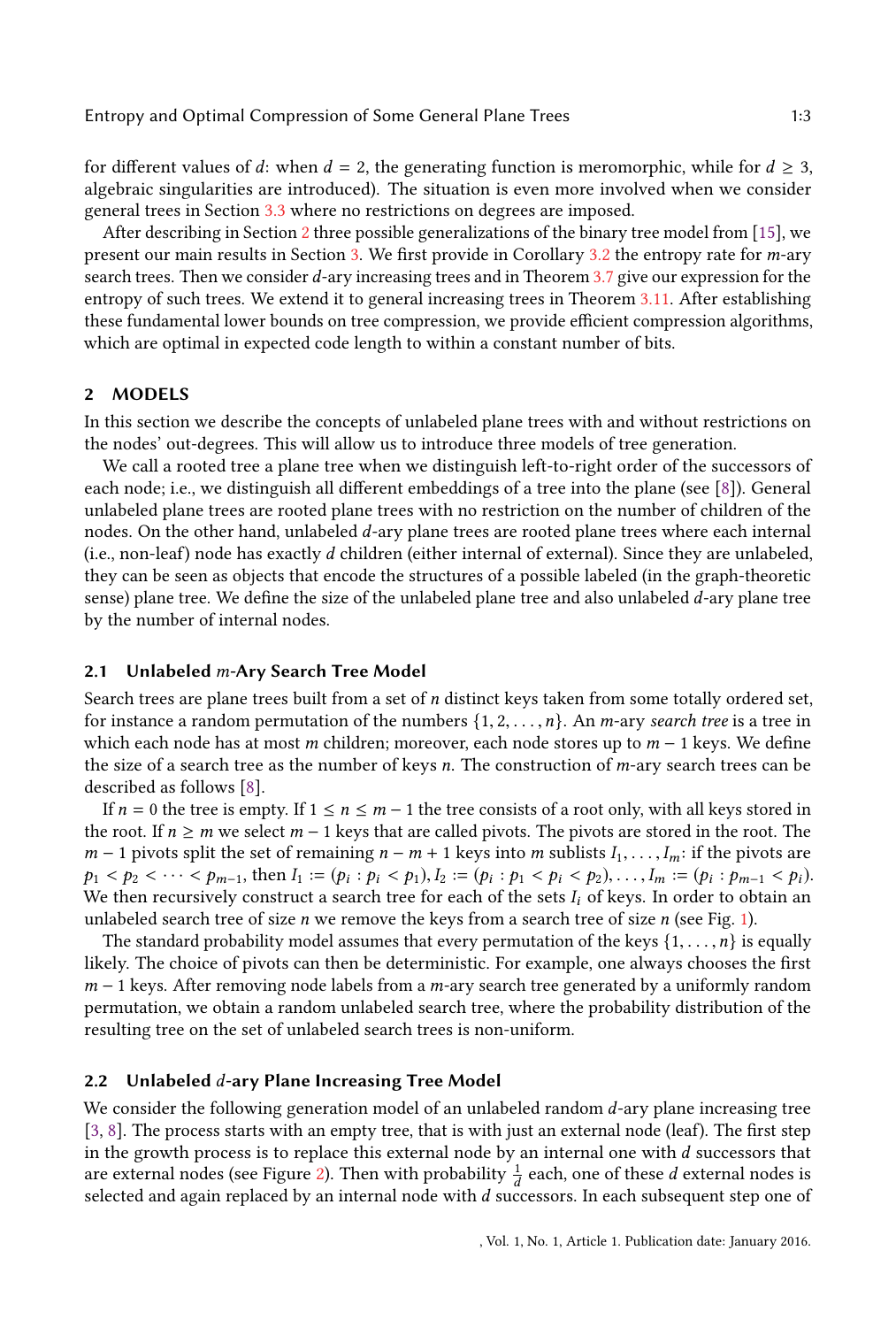<span id="page-3-0"></span>

Fig. 1. Example of a 3-ary search tree of size 9 built from the permutation  $(4, 7, 3, 5, 1, 2, 9, 6, 8)$  and its unlabeled counterpart.

the external nodes is replaced (with equal probability) by an internal node with d successors. At the end, we remove the labels from internal nodes of the tree.<sup>[1](#page-3-1)</sup>

It is known that this evolution process (without removing the labels at the end) produces random  $d$ -ary plane increasing trees (see [\[3,](#page-21-13) [8\]](#page-21-12)). By definition,  $d$ -ary plane increasing trees are rooted plane trees with labels on internal nodes and where each node has exactly d successors (either internal or external). The root is labeled by 1 and the labels of all internal successors of any node  $v$  are larger than the label of  $v$ . We define the size of the  $d$ -ary plane increasing tree by the number of internal nodes.

Let F denote the set of all unlabeled d-ary plane trees and, for each integer  $n \geq 0$ , let  $\mathcal{F}_n$  be the subset of F consisting of all trees that contains exactly *n* internal nodes. Let  $F_n$  be a random variable supported on  $\mathcal{F}_n$ , constructed by the generation process just described.

Similarly, let  $G$  and  $G_n$  be the analogous sets of labeled d-ary plane increasing trees. Throughout the paper, we will denote a given unlabeled  $d$ -ary plane tree of size  $n$  as  $f_n$  and a given labeled d-ary plane increasing tree of size *n* as  $g_n$ .

Observe that the above described evolution process (choosing an external node to replace with uniform distribution among all external nodes) generates every  $d$ -ary plane increasing tree of size  $n$ in a unique way and with uniform distribution. However, after removing labels from a  $d$ -ary plane increasing tree  $g_n$  we obtain an unlabeled d-ary plane tree  $f_n$  with a non-uniform distribution. For example, there are  $\binom{3}{2,0,1}\binom{1}{0,1,0} = 3$  $\binom{3}{2,0,1}\binom{1}{0,1,0} = 3$  $\binom{3}{2,0,1}\binom{1}{0,1,0} = 3$  ways to obtain the resulting tree from Figure 2, but there is only

<span id="page-3-1"></span> $^{\rm 1}{\rm Observe}$  that labels describe the history of the evolution process.

<sup>,</sup> Vol. 1, No. 1, Article 1. Publication date: January 2016.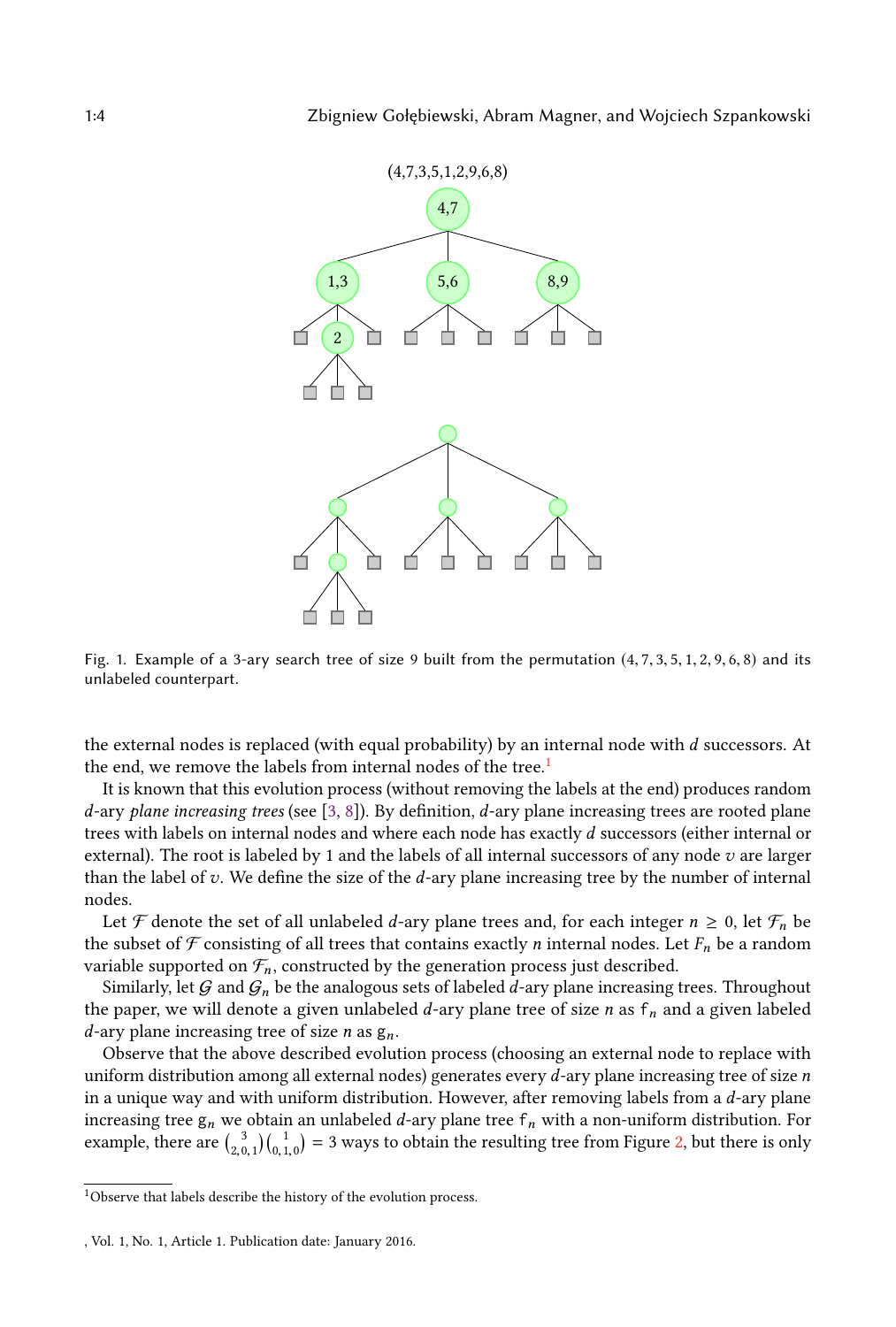<span id="page-4-0"></span>

Fig. 2. Example of the generation process that produces 3-ary plane tree of size 4 and its unlabeled counterpart.

one way  $\left(\text{exactly } \binom{3}{3,0,0} \binom{2}{2,0,0} \binom{1}{1,0,0} = 1\right)$  to obtain a tree where every internal node is a leftmost child of a parent node.

# 2.3 Unlabeled General Plane Increasing Tree Model

We consider the following generation model of unlabeled plane trees. Suppose that the process starts with the root node carrying a label 1. Then we add a child node with label 2 to the root. The next step is to attach a node with label 3. However, there are three possibilities: either to add it to the root (as a left or right sibling of 2) or to the node with label 2. One proceeds further in the same way, as shown in Figure [3.](#page-5-1) At the end, we remove the labels from internal nodes of the tree. Observe that if a node already has out-degree  $k$  (where the descendants are ordered), then there are  $k + 1$  possible ways to add a new node (this time we do not distinguish between external and internal nodes). Hence, if a plane tree already has  $j - 1$  nodes then there are precisely  $2j - 3$ possibilities to attach the jth node (see Figure [3\)](#page-5-1). More precisely, the probability of choosing a node of out-degree k equals  $(k + 1)/(2j - 3)$ .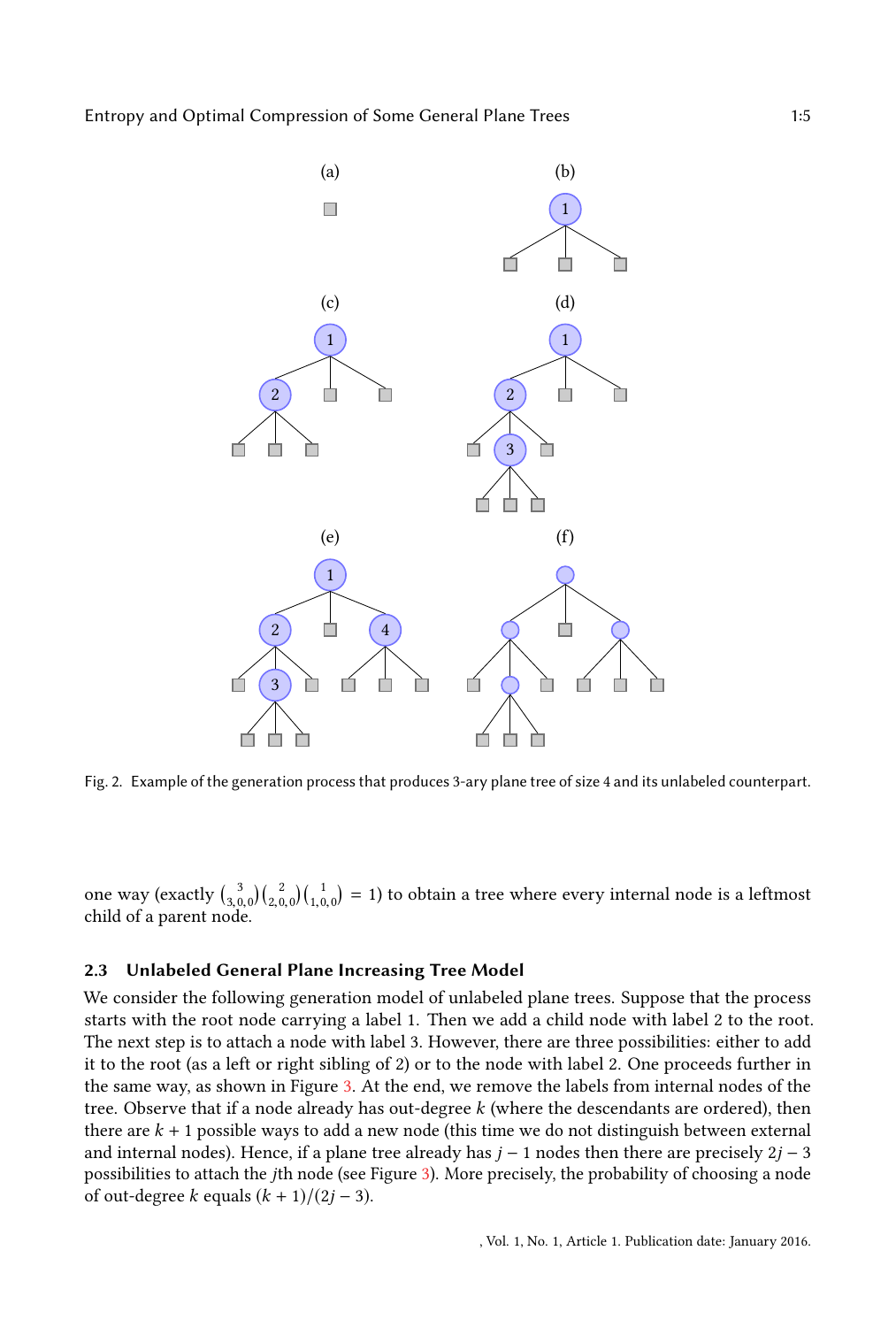<span id="page-5-1"></span>

Fig. 3. Example of the generation process that produces a labeled general plane tree of size 5 and its unlabeled counterpart.

#### <span id="page-5-0"></span>3 MAIN RESULTS

In this section we present our main results. In particular, we briefly address the entropy of  $m$ -ary search trees. Then we present our derivation of the recurrence for the entropy of unlabeled  $d$ ary plane increasing trees that leads us to a formula for the entropy rate. Finally, we derive the entropy rate for general trees. In the next section, we give efficient and nearly optimal compression algorithms, which achieve an expected code length within a small constant number of bits of the entropies derived here.

In all our models, the probability distribution on the relevant set of trees is non-uniform, and subtrees of the root are conditionally independent given their respective sizes. Indeed, let  $T_n$  be a random variable representing a tree  $t_n$  on n internal nodes. Assume now that at the root we split  $t_n$  into d subtrees of size  $k_1, \ldots, k_d$ , respectively, where  $k_1 + \cdots + k_d = n - 1$ . Then the probability  $\mathbb{P}(T_n = t_n)$  of generating tree  $t_n$  in all our models satisfies

<span id="page-5-2"></span>
$$
\mathbb{P}(T_n = \mathbf{t}_n) = \mathbb{P}(k_1, \dots, k_d) \prod_{i=1}^d \mathbb{P}(T_{k_i} = \mathbf{t}_{k_i})
$$
\n(2)

where  $\mathbb{P}(k_1,\ldots,k_d)$  is the probability of a split at the root of *n* internal nodes into subtrees of sizes  $k_1, \ldots, k_d$ , respectively. This split probability is different for *m*-ary search trees, *d*-ary trees, and general trees, as we shall see in this section.

We shall use the following notation. Let  $\mathbf{k}^{(d)} = (k_1, \ldots, k_d)$  denote an *d*-dimensional vector of n-negative integers and  $\|\mathbf{k}^{(d)}\| = |k_1| + |k_2|$  be its  $I^1$  norm. Let  $(k, \mathbf{k}^{(d-1)}) = (k, k_2, \ldots, k_d)$ non-negative integers and  $\|\mathbf{k}^{(d)}\| = |k_1| + \ldots + |k_d|$  be its  $L^1$  norm. Let  $(k, \mathbf{k}^{(d-1)}) = (k, k_2, \ldots, k_d)$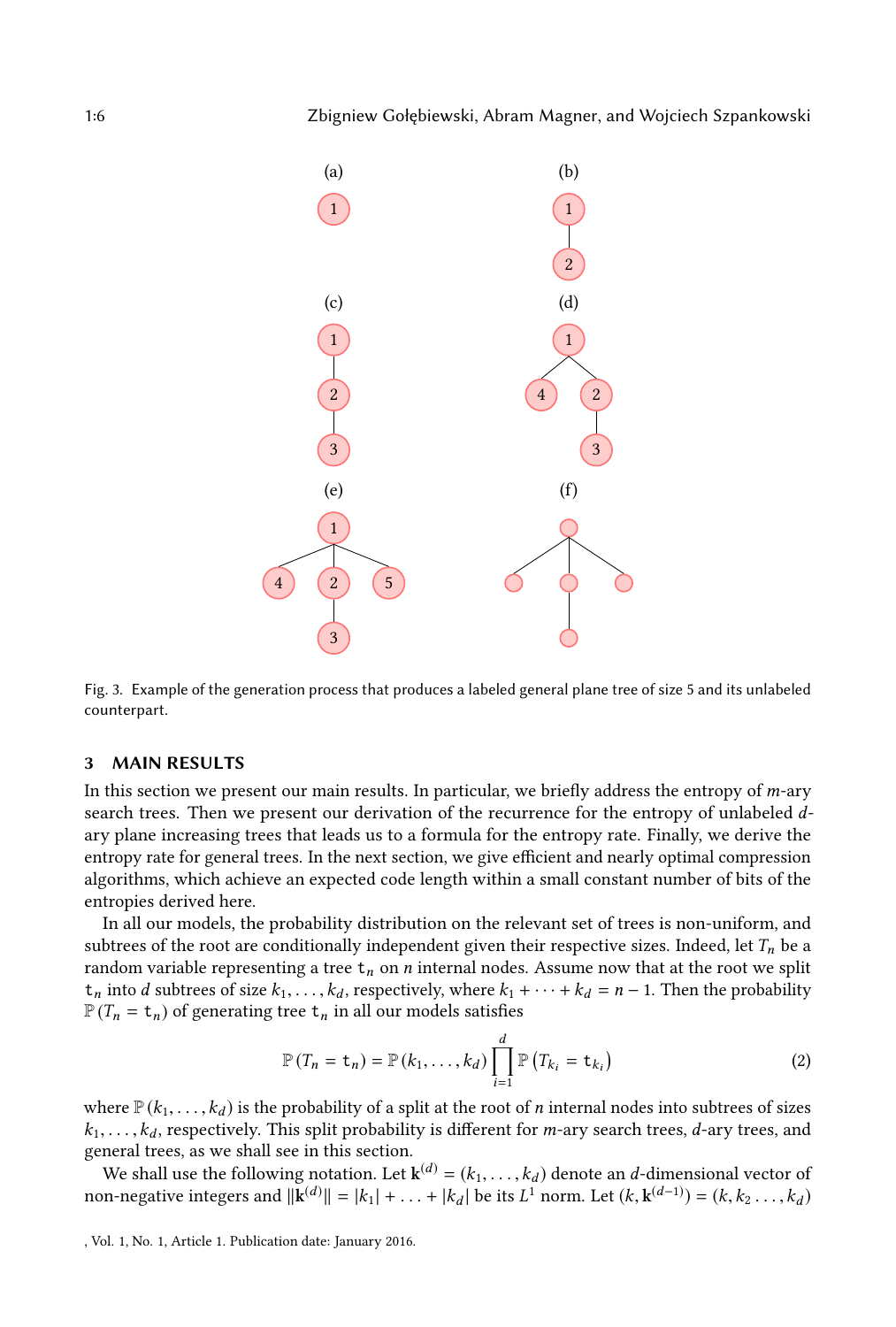Entropy and Optimal Compression of Some General Plane Trees 1:7

denote a *d*-dimensional vector with the first coordinate equal to *k*. We often write **k** for  $\mathbf{k}^{(d)}$  when the vector dimension is obvious the vector dimension is obvious.

#### 3.1 The Entropy of the Unlabeled  $m$ -ary Search Trees

Let  $U_n$  denote a random unlabeled *m*-ary search tree with *n* keys, generated according to the process described earlier. We write  $u_n$  for an arbitrary fixed m-ary (unlabeled) search tree with n keys.

We describe the splitting of keys at the root of the search tree by the random vector  $Y_n^{(m)} =$ <br> $Y_n$  where  $Y_{n-1} = |I_n|$  is the number of keys that go into the *i*th subtree of the root. If  $(Y_{n,1}, \ldots, Y_{n,m})$ , where  $Y_{n,j} = |I_j|$  is the number of keys that go into the *j*th subtree of the root. If  $n \ge m-1$  we have  $Y_{n+1} + \cdots Y_{n} = n-m+1$  and  $n \ge m - 1$  we have  $Y_{n,1} + \cdots Y_{n,m} = n - m + 1$  and

<span id="page-6-1"></span><span id="page-6-0"></span>
$$
\mathbb{P}\left(\mathbf{Y}_n^{(m)} = \mathbf{k}^{(m)}\right) = \frac{1}{\binom{n}{m-1}}.
$$
\n(3)

Notice that  $\mathbb{P}\left(\mathbf{Y}_n^{(m)} = \mathbf{k}^{(m)}\right)$  does not depend on the vector  $\mathbf{k}^{(m)}$  coordinates  $k_1, \ldots, k_m$ , which simplifies calculations.

Suppose that the tree  $u_n$  has subtrees  $u_{k_1}, \ldots, u_{k_m}$  of sizes  $k_1, \ldots, k_m$ . Then by [\(2\)](#page-5-2)

$$
\mathbb{P}\left(U_n = \mathsf{u}_n\right) = \mathbb{P}\left(\mathbf{Y}_n^{(m)} = \mathbf{k}^{(m)}\right) \prod_{j=1}^m \mathbb{P}\left(U_{k_j} = \mathsf{u}_{k_j}\right). \tag{4}
$$

Let us establish the initial conditions of the entropy of m-ary search trees. If  $n = 0$  we have an empty tree, and  $H(U_0) = 0$ . Moreover, if  $1 \le n \le m - 1$ , all keys are stored in one node, and  $H(U_n) = 0$ . For  $n > m - 1$  there is a bijection between a tree  $U_n$  and a tuple  $(\mathbf{Y}_n^{(m)}, U_{Y_{n,1}}, \ldots, U_{Y_{n,m}})$ , which is an immediate consequence of (4). Therefore, for  $n > m - 1$  we have which is an immediate consequence of [\(4\)](#page-6-0). Therefore, for  $n > m - 1$ , we have

$$
H(U_n) = H\left(Y_n^{(m)}, U_{Y_{n,1}}, \dots, U_{Y_{n,m}}\right) = H\left(Y_n^{(m)}\right) + H\left(U_{Y_{n,1}}, \dots, U_{Y_{n,m}}|Y_n^{(m)}\right)
$$
  
=  $H\left(Y_n^{(m)}\right) + m \sum_{k=0}^{n-m+1} H(U_k) \mathbb{P}\left(Y_{n,1} = k\right),$ 

where the second equality is by conditional independence of the root subtrees given their sizes, where two subtrees having the same size have the same distribution.

For  $n \geq m - 1$  and  $1 \leq j \leq m$ , the random variables  $Y_{n,j}$  are identically distributed, and for  $0 \leq k \leq n-1$ ,

$$
\mathbb{P}\left(Y_{n,1}=k\right)=\sum_{\|\mathbf{k}^{(m-1)}\|=n-m+1-k}\mathbb{P}\left(\mathbf{Y}_{n}^{(m)}=\left(k,\mathbf{k}^{(m-1)}\right)\right)=\frac{\binom{n-k-1}{m-2}}{\binom{n}{m-1}}.\tag{5}
$$

The last equation comes from the fact that there are  $\binom{n-l-1}{m-2}$  ways of split  $n-l-1$  keys into  $m-1$  sublists (i.e. choosing  $m-2$  pivots from  $n-l-1$  keys): it also can be found e.g. in [8] sublists (i.e. choosing  $m - 2$  pivots from  $n - l - 1$  keys); it also can be found, e.g., in [\[8\]](#page-21-12).

To finish the calculation of  $H(U_n)$ , we need to calculate  $H(\mathbf{Y}_n^{(m)})$ . >From [\(3\)](#page-6-1) we have

$$
H\left(\mathbf{Y}_n^{(m)}\right) = -\sum_{\|\mathbf{k}\|=n-m+1} \mathbb{P}\left(\mathbf{Y}_n^{(m)} = \mathbf{k}^{(m)}\right) \log \mathbb{P}\left(\mathbf{Y}_n^{(m)} = \mathbf{k}^{(m)}\right)
$$

$$
= \frac{1}{\binom{n}{m-1}} \log \binom{n}{m-1} \sum_{\|\mathbf{k}\|=n-m+1} 1 = \log \binom{n}{m-1}.
$$

The last equality comes from the fact that the sum  $\sum_{\|\mathbf{k}\|=n-m+1} 1$  equals to the number of choices of *m* − 1 pivots from *n* keys, which is  $\binom{n}{m-1}$ .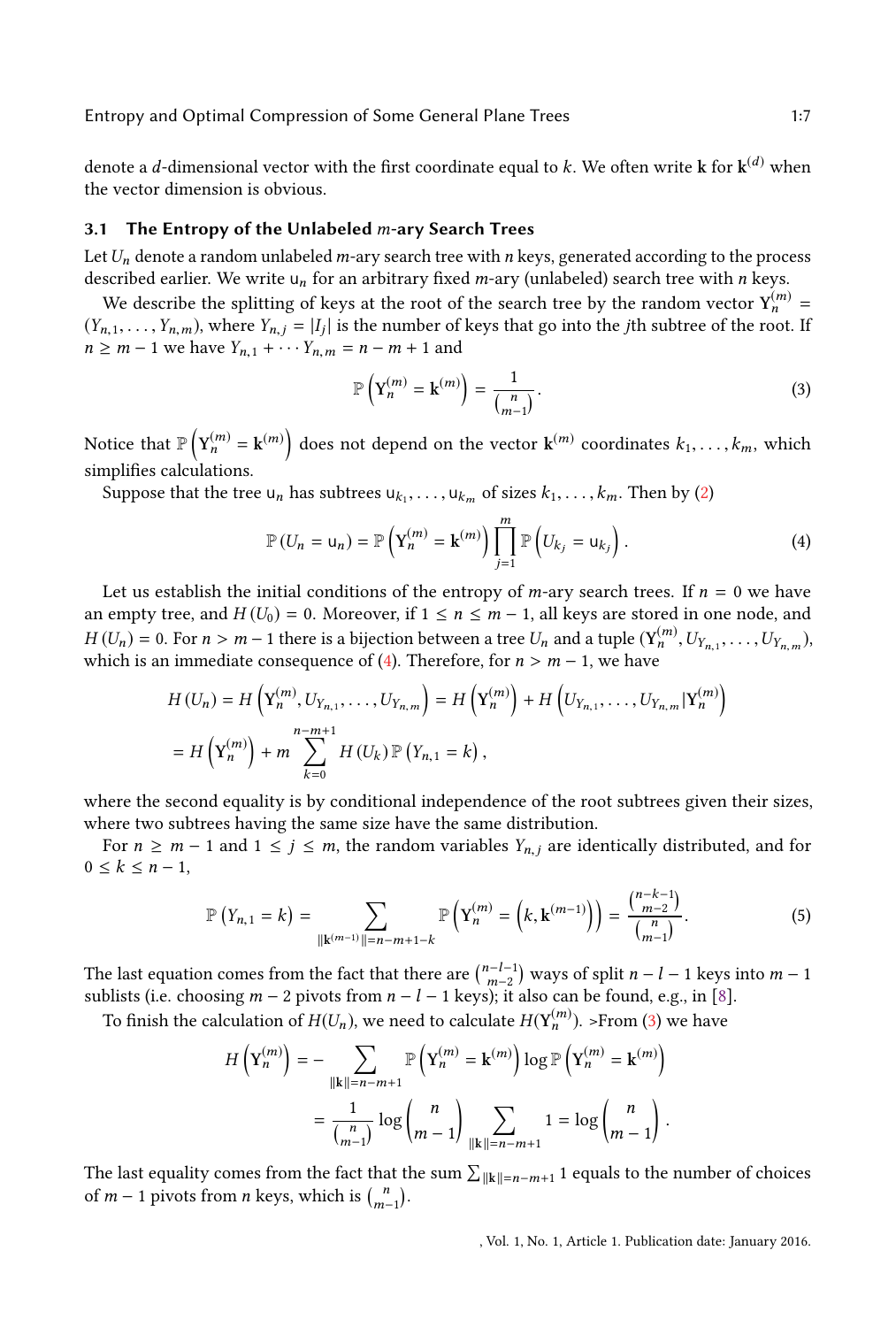Finally, we arrive at the following recurrence for the entropy of unlabeled  $m$ -ary search trees:

$$
H(U_n) = \log \binom{n}{m-1} + \frac{m}{\binom{n}{m-1}} \sum_{k=0}^{n-m+1} \binom{n-k-1}{m-2} H(U_k).
$$

 $\frac{(m-1)}{(m-1)}$   $\frac{(m-1)}{k=0}$   $\frac{(m-2)}{(m-2)}$ <br>The asymptotics of a recurrence like this one have been studied before; see Proposition 7 in [\[5\]](#page-21-10) and Theorem 2.4 in [\[9\]](#page-21-11), which we quote below.

<span id="page-7-1"></span>THEOREM 3.1 ([\[9\]](#page-21-11), THEOREM 2.4, ASYMPTOTIC TRANSFER THEOREM). Let

$$
a_n = b_n + \frac{m}{\binom{n}{m-1}} \sum_{j=0}^{n-(m-1)} \binom{n-1-j}{m-2} a_j, \quad n \ge m-1,
$$

with specified initial conditions  $(say) a_j := b_j$ ,  $0 \le j \le m - 2$ . If

$$
b_n = o(n)
$$
 and  $\sum_{n \ge 0} \frac{b_n}{(n+1)(n+2)}$  converges,

then

$$
a_n = \frac{K_1}{\mathcal{H}_m - 1} n + o(n), \quad \text{where} \quad K_1 := \sum_{j \ge 0} \frac{b_j}{(j+1)(j+2)}.
$$

Here,  $\mathcal{H}_m$  is the mth harmonic number.

Hence, the entropy of the m-ary search tree becomes

$$
H(U_n)=c_m n+o(n),
$$

where

$$
c_m = 2\phi_m \sum_{k \ge 0} \frac{\log {k \choose m-1}}{(k+1)(k+2)}
$$

and  $\phi_m = \frac{1}{2H_m-2}$  is called occupancy constant.

Observe that if  $m = 2$  the number of nodes of an *m*-ary search tree equals *n*, the number of inserted keys; but for  $m > 2$  the number of nodes is a random variable  $S_{n,m}$ . Knuth [\[13\]](#page-21-14) was the first to show that  $\mathbb{E}(S_{n,m}) \sim \phi_m n$ .<br>In order to compare the constant

In order to compare the constant  $c_m$  of m-ary search trees with that for d-ary increasing trees<br>scussed next), we note that m-ary search trees of size n have on average  $\sim \phi$ , n internal nodes (discussed next), we note that *m*-ary search trees of size *n* have on average  $\sim \phi_m n$  internal nodes. Thus, it makes sense to normalize the constant  $c_m$  as  $\hat{c}_m = c_m/\phi_m$ . Then numerically  $\hat{c}_2 \approx$ 1.73638,  $\hat{c}_3 \approx 2.5014$ ,  $\hat{c}_4 \approx 2.93994$ ,  $\hat{c}_5 \approx 3.22688$ .

Using Theorem [3.1](#page-7-1) and the fact that  $H\left(Y_n^{(m)}\right)$  $= \log {n \choose m-1} = o(n)$ , we conclude this section with the following result.

<span id="page-7-0"></span>COROLLARY 3.2. The entropy rate  $h_{m,u} = \lim_{n\to\infty} H(U_n)$  /n of the unlabeled m-ary trees, generated according to the m-ary search tree model, is given by

$$
h_{m,u} = 2\phi_m \sum_{k \ge 0} \frac{\log {k \choose m-1}}{(k+1)(k+2)}.
$$
 (6)

Remark 1. It can be checked numerically that the entropy rate for unlabeled  $m$ -ary search trees for  $m = 2, 3, 4, 5$  is  $h_{2,u} \approx 1.73638$ ,  $h_{3,u} \approx 1.50084$ ,  $h_{4,u} \approx 1.3569$ ,  $h_{5,u} \approx 1.25723$  respectively. Notice that the entropy rate decreases as we increase m. Intuitively, this is to be expected: consider the extreme case, with  $m = n$  (though, in the rest of the paper, we always consider constant m). In this case, every pattern of insertions into an m-ary search tree results in the same unlabeled tree (since the  $m$  slots of the root are never filled), so the entropy is 0.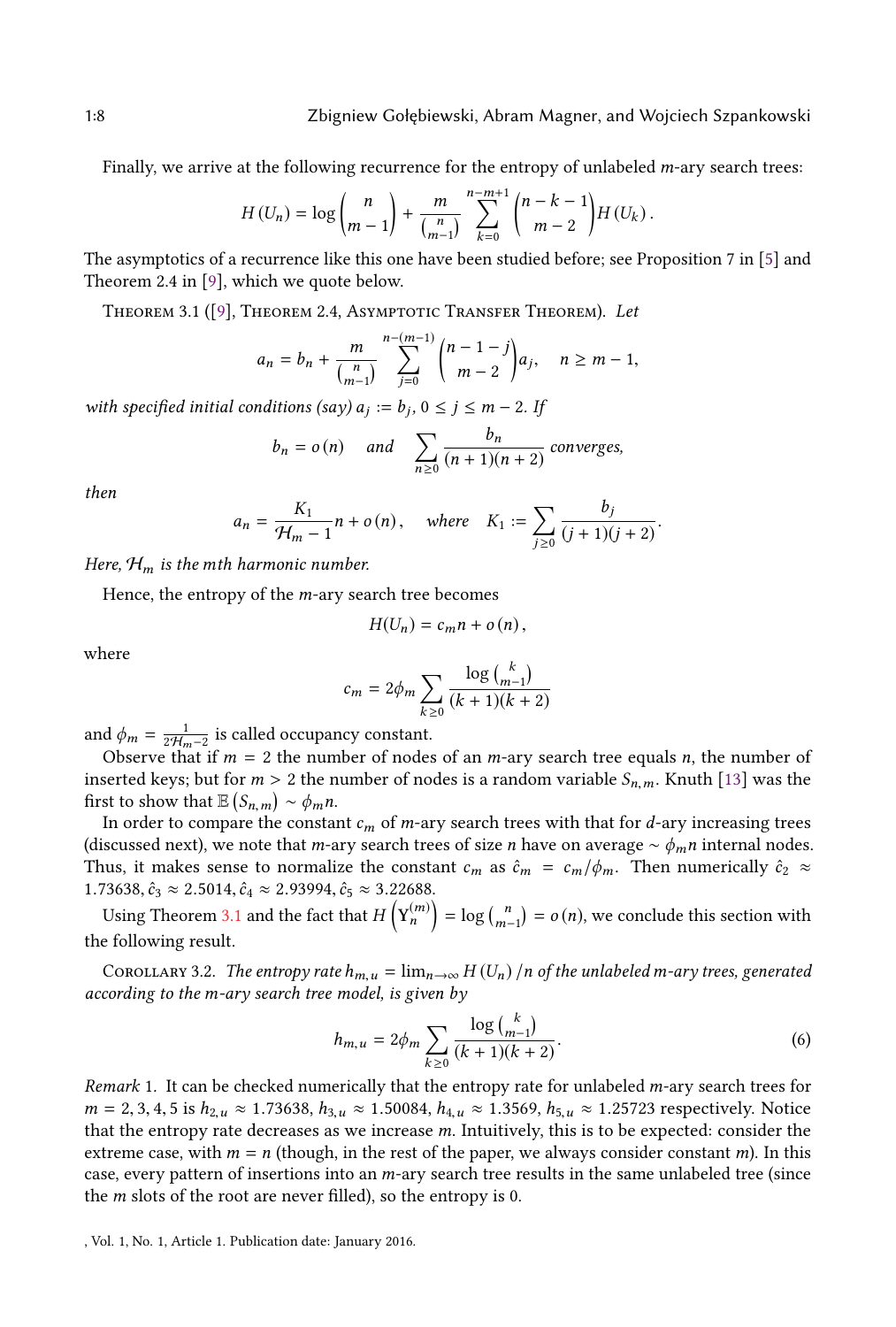#### 3.2 The Entropy of the Unlabeled  $d$ -ary Plane Increasing Trees

Let  $q_n = |G_n|$  be the number of d-ary plane increasing trees with n internal nodes. From [\[8\]](#page-21-12) we know that for  $d = 2$  we have  $g_n = n!$ . Moreover, for  $d > 2$  we have

<span id="page-8-1"></span>
$$
g_n = (-1)^n (d-1)^n \frac{\Gamma(2 - \frac{d}{d-1})}{\Gamma(2 - \frac{d}{d-1} - n)}
$$
(7)

which is a consequence of the *hook length formula* [\[13\]](#page-21-14).

Let us briefly review the hook length formula and see how it is related to counting the number of increasing labelings for a given tree. The relation between the hook length formula and increasing trees belongs to folklore and is in fact an exercise of [\[13,](#page-21-14) p. 67].

LEMMA 3.3. (Hook length formula) The number  $l_t$  of increasing trees induced by an unlabeled plane rooted tree t is

$$
l_{t} = \frac{|t|!}{\prod_{s \text{ subtree of } t} |s|},\tag{8}
$$

where  $|\cdot|$  corresponds to the tree size measure.

From this we conclude the following corollary

Corollary 3.4. The probability of an unlabeled plane rooted tree t obtained by removing labels from a plane increasing rooted tree is

<span id="page-8-0"></span>
$$
\mathbb{P}(T = \mathbf{t}) = \frac{|\mathbf{t}|!}{g_{|\mathbf{t}|} \prod_{s \text{ subtree of } \mathbf{t}} |s|},\tag{9}
$$

where  $g_{|t|}$  is the number of increasing trees of size  $|t|$ .

Observe that [\(9\)](#page-8-0) works for different kinds of increasing trees, we just have to put the right  $q_n$  in it. In the case of  $d$ -ary increasing trees it is  $(7)$ .

Let  $\mathcal{G}_{f_n}$  denote the subset of  $\mathcal{G}_n$  of trees that have the same structure as the unlabeled tree  $f_n \in \mathcal{F}_n$ ; that is,  $\mathcal{G}_{f_n}$  is the set of labeled representatives of  $f_n$ . Moreover, let  $g_{f_n} = |\mathcal{G}_{f_n}|$  be the number of d-ary plane increasing trees that have the same structure as a tree f. Observe that the number of d-ary plane increasing trees that have the same structure as a tree  $f_n$ . Observe that the probability that the d-ary plane increasing tree source generates a given unlabeled tree  $f_n \in \mathcal{F}_n$  is

<span id="page-8-2"></span>
$$
\mathbb{P}\left(F_n = \mathsf{f}_n\right) = \frac{g_{\mathsf{f}_n}}{g_n}.\tag{10}
$$

Suppose that the tree  $f_n$  has subtrees  $f_{k_1}, \ldots, f_{k_d}$  of sizes  $k_1, \ldots, k_d$ . Then

$$
\mathbb{P}(F_n = f_n) = \frac{1}{g_n} {n-1 \choose k_1, \dots, k_d} \prod_{j=1}^d g_{f_{k_j}} = {n-1 \choose k_1, \dots, k_d} \frac{g_{k_1} \cdots g_{k_d}}{g_n} \prod_{j=1}^d \mathbb{P}(F_{k_j} = f_{k_j}).
$$
 (11)

Observe that  $\binom{n-1}{k_1,\dots,k_d} \frac{g_{k_1}\cdots g_{k_d}}{g_n}$  is the probability that the subtrees of the root are of sizes  $k_1,\dots,k_d$ and thus [\(11\)](#page-8-2) can be also derived from Equation [\(2\)](#page-5-2). Let us define a random vector  $V_n^{(d)}$ :  $G_n \rightarrow$ <br> $\begin{pmatrix} 0 & n-1 \end{pmatrix}^d$  whose it homponent V, denotes the size of the ith subtree. For  $n > 1$  we have  $\{0, \ldots, n-1\}^d$  whose jth component  $V_{n,j}$  denotes the size of the jth subtree. For  $n \ge 1$  we have  $V_{n,1} + \ldots + V_{n,d} = n - 1$  and

<span id="page-8-3"></span>
$$
\mathbb{P}\left(\mathbf{V}_{n}^{(d)}=\mathbf{k}^{(d)}\right)=\binom{n-1}{k_{1},\ldots,k_{d}}\frac{g_{k_{1}}\cdots g_{k_{d}}}{g_{n}}.\tag{12}
$$

The entropy of unlabeled *d*-ary plane increasing trees of size *n* is given by

$$
H(F_n) = -\sum_{\mathbf{f}_n \in \mathcal{F}_n} \mathbb{P}(F_n = \mathbf{f}_n) \log \left( \mathbb{P}(F_n = \mathbf{f}_n) \right).
$$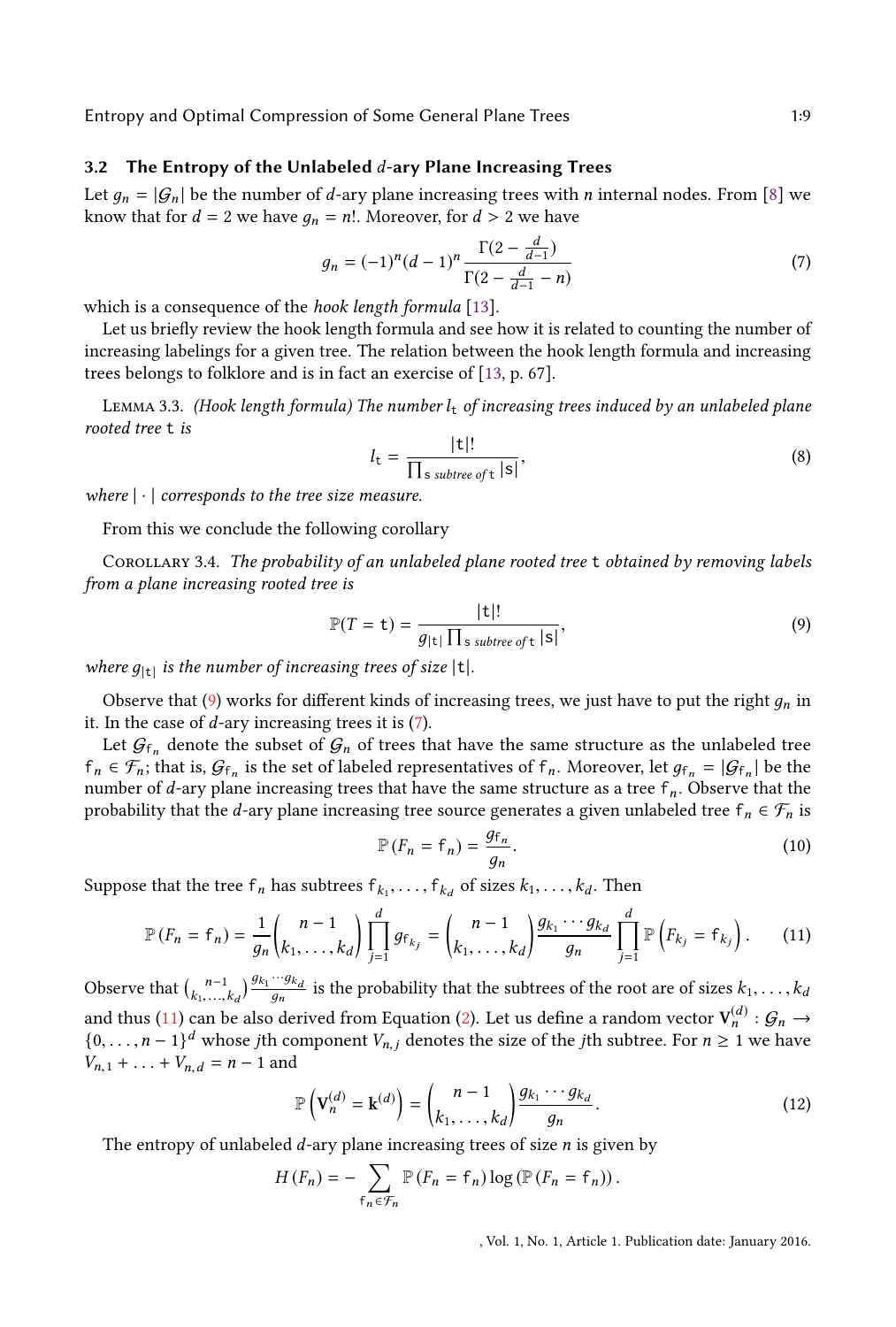Let us establish the initial conditions of the entropy of our source. If  $n = 0$  we have an empty tree, and  $H(F_0) = 0$ . If  $n = 1$ , we have one fixed tree and  $H(F_1) = 0$ . By [\(11\)](#page-8-2) for  $n > 1$  there is a bijection between a tree  $F_n$  and a tuple  $(\mathbf{V}_n^{(d)}, F_{V_1}, \ldots, F_{V_d})$ . Therefore, for  $n > 1$ , we have

$$
H(F_n) = H\left(\mathbf{V}_n^{(d)}, F_{V_{n,1}}, \dots, F_{V_{n,d}}\right) = H\left(\mathbf{V}_n^{(d)}\right) + H\left(F_{V_{n,1}}, \dots, F_{V_{n,d}} | \mathbf{V}_n^{(d)}\right)
$$
  
=  $H\left(\mathbf{V}_n^{(d)}\right) + \sum_{\|k\|=n-1} H\left(F_{k_1}, \dots, F_{k_d}\right) \mathbb{P}\left(\mathbf{V}_n^{(d)} = \mathbf{k}^{(d)}\right).$ 

Since subtrees  $F_{k_1}, \ldots, F_{k_d}$ are conditionally independent given their sizes, we have

$$
H(F_n) = H\left(\mathbf{V}_n^{(d)}\right) + d \sum_{k=0}^{n-1} H(F_k) \sum_{\|\mathbf{k}^{(d-1)}\| = n-1-k} \mathbb{P}\left(\mathbf{V}_n^{(d)} = \left(k, \mathbf{k}^{(d-1)}\right)\right).
$$

For  $k = 0, \ldots, n - 1$ , let  $p_{n,k}$  be the probability that one specified subtree in a *d*-ary increasing tree is of size  $k$ , that is,

<span id="page-9-3"></span>
$$
p_{n,k} = \sum_{\| \mathbf{k}^{(d-1)} \| = n-1-k} \mathbb{P}\left(\mathbf{V}_n^{(d)} = (k, \mathbf{k}^{(d-1)})\right). \tag{13}
$$

Then

<span id="page-9-1"></span>
$$
H(F_n) = H\left(\mathbf{V}_n^{(d)}\right) + d \sum_{k=0}^{n-1} H\left(F_k\right) p_{n,k}.
$$
\nSolution 4.1, gives any multi-likelihood for  $k$ .

\n(14)

The next lemma, proved in Section [4.1,](#page-18-0) gives an explicit formula for  $p_{n,k}$ .

<span id="page-9-2"></span>LEMMA 3.5. For 
$$
k = 0, ..., n - 1
$$
 and  $d > 1$ , let  $\alpha = \frac{d}{d-1}$ , then  

$$
p_{n,k} = \frac{(\alpha - 1)}{n} \frac{n! \Gamma(k + \alpha - 1)}{k! \Gamma(n + \alpha - 1)}.
$$

Remark 2. Observe that for  $d = 2$ , we have  $\alpha = 2$  and  $p_{n,k} = \frac{1}{n}$ . It does not depend on k, which greatly simplifies computations as shown in [\[15\]](#page-21-3). Moreover, it equals  $\mathbb{P}(Y_{n,1} = k)$  in the case of the binary search trees. Therefore, the two models, one for binary plane increasing trees and the the binary search trees. Therefore, the two models, one for binary plane increasing trees and the other for binary search trees, are equal. For  $d > 2$ , this is not the case. For instance, for  $d = 3$ , we have  $\alpha = \frac{3}{2}$  and

$$
p_{n,k}=\frac{1}{2n}\frac{\binom{2k}{k}2^{2n}}{\binom{2n}{n}2^{2k}},
$$

 $p_{n,k} = \frac{1}{2n} \frac{2n}{\binom{2n}{n} 2^{2k}}$ ,<br>which clearly depends on *k* and does not equal  $\frac{n-k-1}{\binom{n}{2}}$ , which would be the case for 3-ary search trees.

The recurrence presented in  $(14)$  is a novel one that we need to solve. In the lemma below we propose a general solution for recurrences of this form. It is proved in Section [4.2.](#page-18-1)

<span id="page-9-0"></span>LEMMA 3.6 (EXACT SOLUTION TO A GENERALIZED ENTROPY RECURRENCE FOR  $d$ -ARY TREES). For constant  $\alpha$ ,  $x_0$  and  $x_1$ , the recurrence

$$
x_n = a_n + \frac{\alpha}{n} \frac{n!}{\Gamma(n + \alpha - 1)} \sum_{k=0}^{n-1} \frac{\Gamma(k + \alpha - 1)}{k!} x_k, \qquad n \ge 2
$$
 (15)

has the following solution for  $n \geq 2$ :

$$
x_n = a_n + \alpha(n+\alpha-1) \sum_{k=0}^{n-1} \frac{a_k}{(k+\alpha-1)(k+\alpha)} + \frac{n+\alpha-1}{\alpha+1} \left( x_1 + \frac{x_0}{\alpha-1} \right).
$$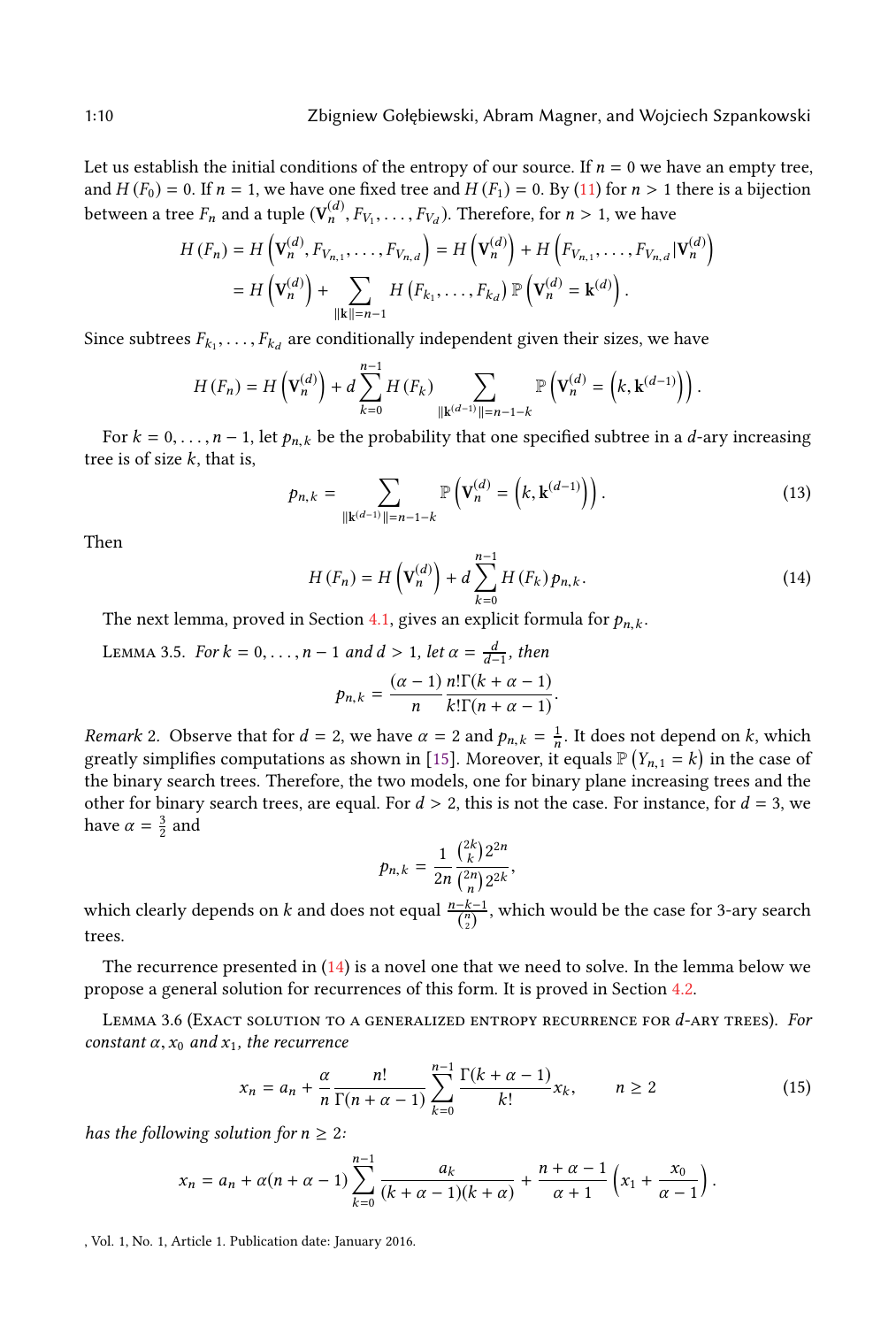*Remark* 3. Observe again that for  $d = 2$  and  $x_0 = x_1 = 0$  and  $a_n = o(n)$ , we have  $\alpha = 2$  and

$$
x_n = 2n \sum_{k \ge 0} \frac{a_k}{(k+1)(k+2)} + o(n)
$$

as in [\[15\]](#page-21-3). But with the same assumptions and  $d = 3$  we have

$$
x_n = \frac{3}{2}n \sum_{k \ge 0} \frac{a_k}{(k + \frac{1}{2})(k + \frac{3}{2})} + o(n).
$$

This leads us to out first main result.

<span id="page-10-0"></span>Theorem 3.7. The entropy of an unlabeled d-ary plane tree, generated according to the d-ary plane increasing tree model, is given by (see Figure [4\)](#page-10-1)

$$
H(F_n) = H\left(\mathbf{V}_n^{(d)}\right) + \alpha(n+\alpha-1) \sum_{k=0}^{n-1} \frac{H\left(\mathbf{V}_k^{(d)}\right)}{(k+\alpha-1)(k+\alpha)},\tag{16}
$$

<span id="page-10-1"></span>where  $\alpha = \frac{d}{d-1}$  and

$$
H\left(\mathbf{V}_n^{(d)}\right) = -\sum_{\|\mathbf{k}\|=n-1} \mathbb{P}\left(\mathbf{V}_n^{(d)} = \mathbf{k}^{(d)}\right) \log \mathbb{P}\left(\mathbf{V}_n^{(d)} = \mathbf{k}^{(d)}\right).
$$



Fig. 4. Entropy of d-ary plane increasing trees for  $d = 2, 3, 4, 5$  respectively and number of nodes  $n \in [1, 100]$ .

We conclude this section with the following result.

COROLLARY 3.8. The entropy rate  $h_{d,f} = \lim_{n \to \infty} H(F_n)/n$  of the unlabeled d-ary plane trees, generated according to the model of d-ary plane increasing trees, is given by

$$
h_{d,f} = \alpha \sum_{k=0}^{\infty} \frac{H(\mathbf{V}_k)}{(k+\alpha-1)(k+\alpha)},
$$
\n(17)

with  $\alpha = \frac{d}{d-1}$ .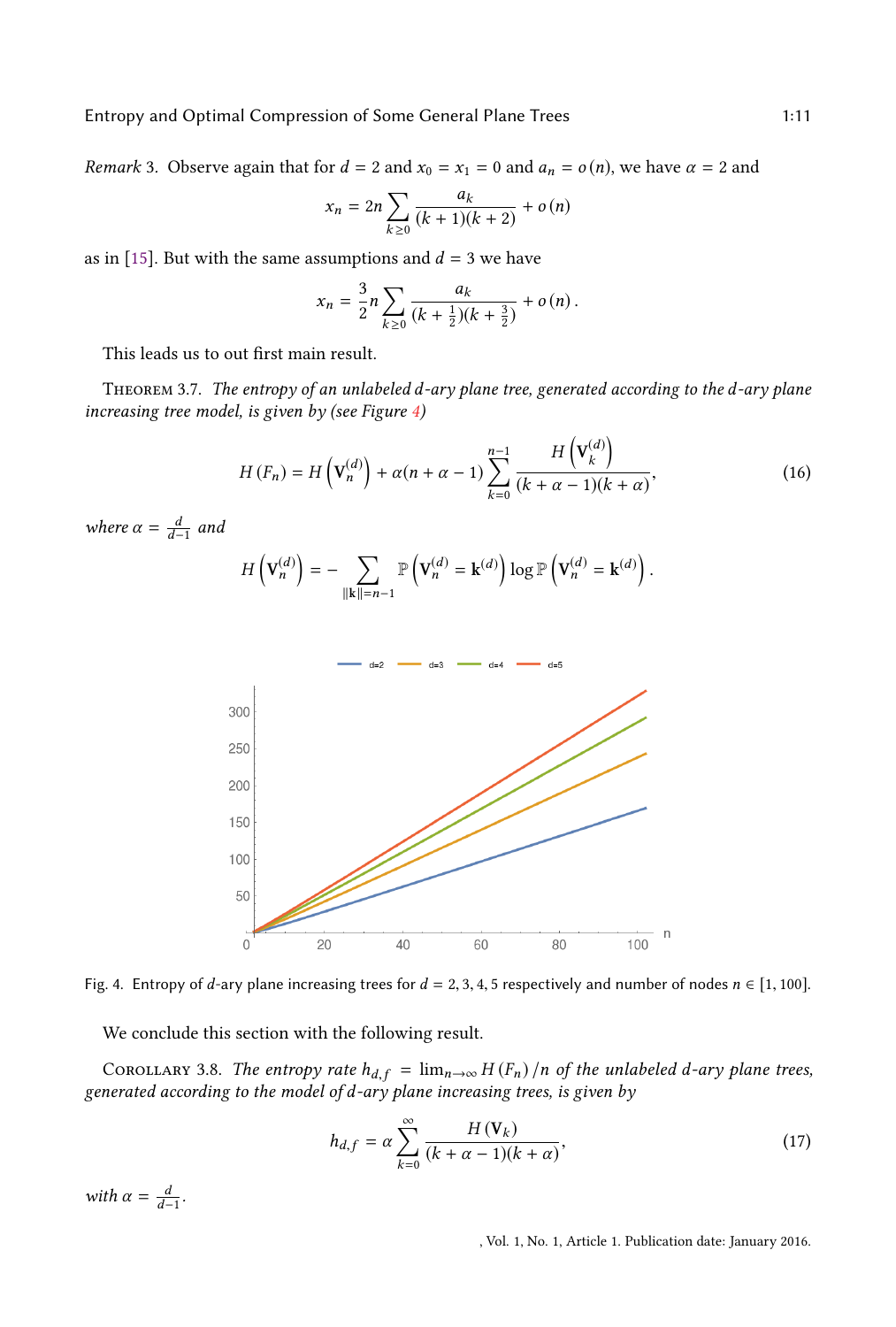PROOF. Having Theorem [3.7](#page-10-0) in mind, we just need to prove that  $H\left(\mathbf{V}_{n}^{(d)}\right)$  $= o (n)$ . Let us recall that  $V_n^{(d)}$ :  $G_n \to \{0, \ldots, n-1\}^d$ . Since the entropy of random variable is upper bounded by the logarithm of the variable image cardinality, we have logarithm of the variable image cardinality, we have

$$
H\left(\mathbf{V}_{n}^{(d)}\right) \leq \log\left(n^{d}\right) = o\left(n\right)
$$

as needed.

*Remark* 4. Taking a closer look at  $H\left(\mathbf{V}_{n}^{(d)}\right)$  $\vert$  we find

$$
H\left(\mathbf{V}_n^{(d)}\right) = \log\left(n\frac{g_n}{n!}\right) - d\sum_{k=0}^{n-1} p_{n,k} \log\left(\frac{g_k}{k!}\right).
$$

In particular,  $H\left(V_n^{(2)}\right) = H\left(Y_n^{(2)}\right) = \log(n-1)$  and the entropy rate  $h_{2,f} \approx 1.73638$ , which matches the entropy rate of the binary search trees. On the other hand, for  $d = 3$  and  $n > 0$  we have

$$
H\left(\mathbf{V}_{n}^{(3)}\right) = \log\left(\frac{n}{2^{n}}\binom{2n}{n}\right) - \frac{3}{2n}\sum_{k=0}^{n-1}\frac{\binom{2k}{k}2^{2n}}{\binom{2n}{n}2^{2k}}\log\left(\frac{\binom{2k}{k}}{2^{k}}\right).
$$

This allows us to check numerically that the entropy rate of the unlabeled 3-ary plane trees, generated according to the model of 3-ary increasing trees is  $h_{3,f} \approx 2.470$ .

## <span id="page-11-0"></span>3.3 The Entropy of the Unlabeled General Plane Trees

Let  $r_n = |\mathcal{R}_n|$ , the number of labeled plane increasing trees with n nodes. From [\[3,](#page-21-13) [8\]](#page-21-12) we know that there are

<span id="page-11-3"></span>
$$
r_n = (2n - 3)!! = \frac{n!}{n2^{n-1}} \binom{2n-2}{n-1}
$$
\n(18)

different labeled plane oriented increasing trees of size *n*.<br>As in the case of the *d*-ary plane increasing trees, let  $\Re$ .

As in the case of the *d*-ary plane increasing trees, let  $\mathcal{R}_{t_n}$  denote the subset of trees in  $\mathcal{R}_n$  that have the same structure as a given unlabeled tree  $t_n \in T_n$  (i.e.,  $\mathcal{R}_{t_n}$  is the set of labeled *representatives* of  $(t_n)$ ; moreover, let  $r_{t_n} = |\mathcal{R}_{t_n}|$  be the number of such trees. Observe that

<span id="page-11-2"></span><span id="page-11-1"></span>
$$
\mathbb{P}\left(T_n = \mathbf{t}_n\right) = \frac{r_{\mathbf{t}_n}}{r_n}.\tag{19}
$$

Let  $D_n$  denote the random variable representing the number of subtrees of the root. Observe that  $\mathbb{P}(D_n = d) = \frac{r}{2}$  $\frac{n}{n_n}$ , where  $r_n^{(d)} = |\mathcal{R}_n^{(d)}|$  is the number of plane increasing trees with root degree equal to d. Suppose that the tree  $t_n$  has d subtrees  $t_{k_1}, \ldots, t_{k_d}$  of sizes  $k_1, \ldots, k_d$ . Then by [\(2\)](#page-5-2) and the fact that  $\mathbb{P}(T - t) - \mathbb{P}(T - t) = d$  by assumption the fact that  $\mathbb{P}(T_n = t_n) = \mathbb{P}(T_n = t_n, D_n = d)$  by assumption,

$$
\mathbb{P}\left(T_n=\mathsf{t}_n\right)=\mathbb{P}\left(D_n=d\right)\mathbb{P}\left(T_n=\mathsf{t}_n\middle|D_n=d\right)=\binom{n-1}{k_1,\ldots,k_d}\frac{r_{k_1}\cdots r_{k_d}}{r_n}\prod_{j=1}^d\mathbb{P}\left(T_{k_j}=\mathsf{t}_{k_j}\right). \tag{20}
$$

Observe that  $\binom{n-1}{k_1,\dots,k_d}$  $\int_{r_n}^{r_{k_1}\cdots r_{k_d}}$  is the probability that the root of a plane increasing tree of size *n* has degree equal to d and the root's subtrees are of sizes  $k_1, \ldots, k_d$ . Let  $\mathbf{W}_n^{(d)} : \mathcal{R}_n^{(d)} \to \{1, \ldots, n-d\}^d$ ,<br>where its *i*th component  $W$  , denotes the size of the *i*th subtree when the root is of degree d. For where its jth component  $W_{n,j}$  denotes the size of the jth subtree when the root is of degree d. For  $n \ge 1$  we have  $W_{n,1} + ... + W_{n,d} = n - 1$  and

$$
\mathbb{P}\left(D_n=d\right)\mathbb{P}\left(\mathbf{W}_n^{(D_n)}=\mathbf{k}^{(D_n)}|D_n=d\right)=\binom{n-1}{k_1,\ldots,k_d}\frac{r_{k_1}\cdots r_{k_d}}{r_n}.\tag{21}
$$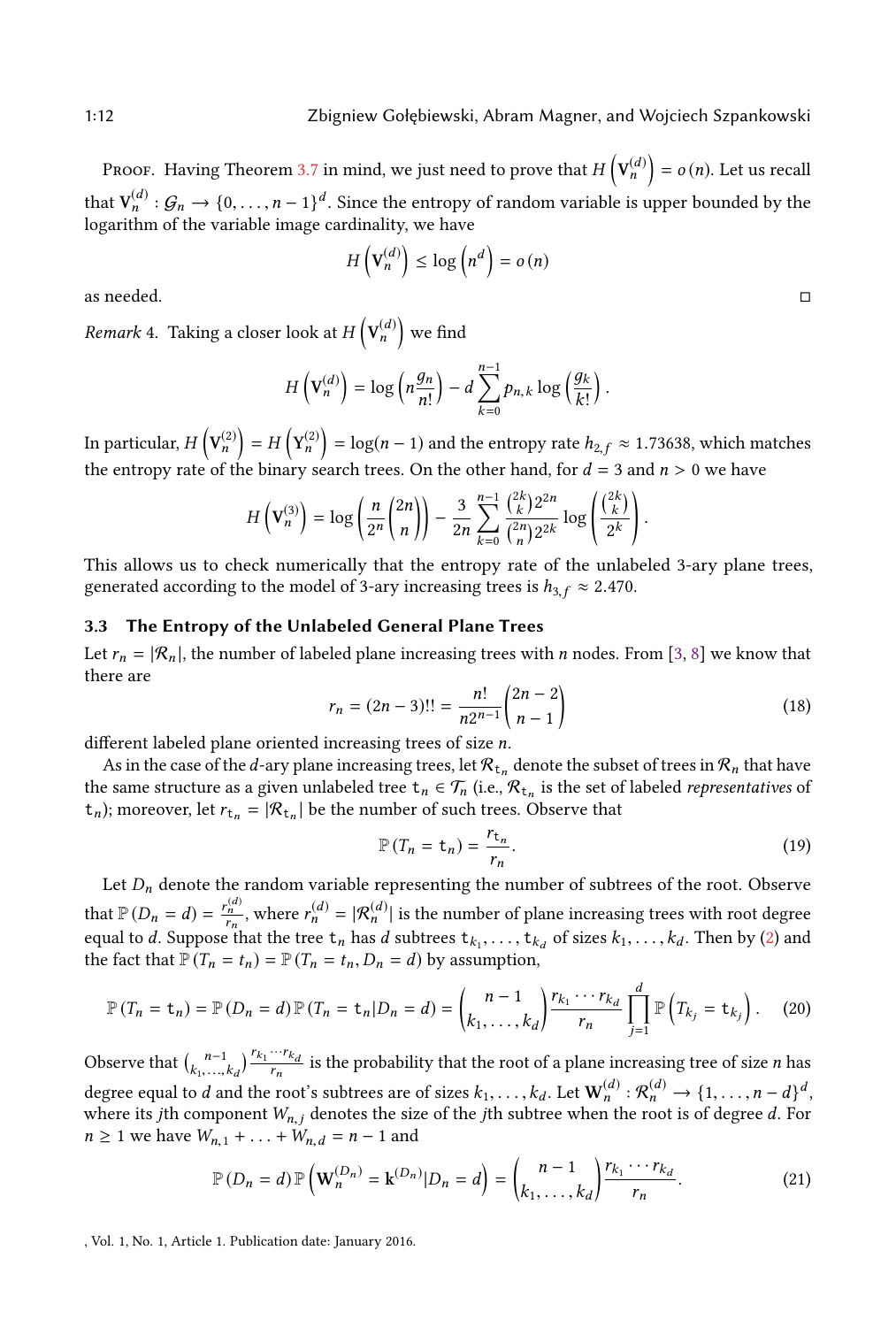Entropy and Optimal Compression of Some General Plane Trees 1:13

The entropy of unlabeled plane increasing trees of size  $n$  is given by

$$
H(T_n) = -\sum_{\mathbf{t}_n \in \mathcal{T}_n} \mathbb{P}(T_n = \mathbf{t}_n) \log \left( \mathbb{P}(T_n = \mathbf{t}_n) \right).
$$

The initial conditions for the entropy are as follows. If  $n = 1$ , we have just a root node, so  $H(T_1) = 0$ . Similarly, if  $n = 2$ , we have one fixed tree, so  $H(T_2) = 0$ . Let us observe that for  $n > 2$  and the tree's root degree equal to d, there is a bijection between a tree  $T_n$  and a tuple  $(\mathbf{W}_n^{(d)}, T_{W_{n,1}}, \ldots, T_{W_{n,d}})$  which is an immediate consequence of [\(20\)](#page-11-1). Therefore, for  $n > 2$ , we have

$$
H(T_n) = \sum_{d=1}^{n-1} H\left(\mathbf{W}_n^{(d)}, T_{W_{n,1}}, \dots, T_{W_{n,d}} | D_n = d\right) \mathbb{P} (D_n = d)
$$
  
= 
$$
\sum_{d=1}^{n-1} \left( H\left(\mathbf{W}_n^{(d)} | D_n = d\right) + H\left(T_{W_{n,1}}, \dots, T_{W_{n,d}} | \mathbf{W}_n^{(d)}, D_n = d\right) \right) \mathbb{P} (D_n = d)
$$
  
= 
$$
\sum_{d=1}^{n-1} H\left(\mathbf{W}_n^{(d)} | D_n = d\right) \mathbb{P} (D_n = d) +
$$
  

$$
\sum_{d=1}^{n-1} \sum_{\|k\| = n-1} H\left(T_{k_1}, \dots, T_{k_d}\right) \cdot \mathbb{P} \left(\mathbf{W}_n^{(d)} = \mathbf{k}^{(d)} | D_n = d\right) \mathbb{P} (D_n = d).
$$

From conditional independence of  $T_{k_1}, \ldots, T_{k_d}$ , we conclude

$$
H(T_n) = \sum_{d=1}^{n-1} H\left(\mathbf{W}_n^{(d)} | D_n = d\right) \mathbb{P}\left(D_n = d\right)
$$
  
+ 
$$
\sum_{d=1}^{n-1} \mathbb{P}\left(D_n = d\right) d \sum_{k=1}^{n-d} H(T_k) \sum_{\| \mathbf{k}^{(d-1)} \| = n-1-k} \mathbb{P}\left(\mathbf{W}_n^{(d)} = \left(k, \mathbf{k}^{(d-1)}\right)\right).
$$

For  $k = 1, ..., n - 1$ , let  $q_{n,k}^{(d)}$  be defined as the probability that the root of a plane increasing tree has degree d and that one specified root subtree is of size k. Then

<span id="page-12-2"></span><span id="page-12-0"></span>
$$
q_{n,k}^{(d)} = \mathbb{P}(D_n = d) \sum_{\|\mathbf{k}^{(d-1)}\| = n-1-k} \mathbb{P}\left(\mathbf{W}_n^{(d)} = (k, \mathbf{k}^{(d-1)})\right). \tag{22}
$$

Therefore

$$
H(T_n) = \sum_{d=1}^{n-1} H\left(\mathbf{W}_n^{(d)} | D_n = d\right) \mathbb{P}\left(D_n = d\right) + \sum_{d=1}^{n-1} d \sum_{k=1}^{n-d} H\left(T_k\right) q_{n,k}^{(d)}.
$$
 (23)

We need an expression for the probability  $q_{n,k}^{(d)}$  which we present in the next lemma proved in  $d^3$ n,k Section [4.3.](#page-19-0)

<span id="page-12-1"></span>LEMMA 3.9. For  $k = 1, \ldots, n - 1$  we have •  $q_{n,i}^{(1)}$  $\sum_{n,n-1}^{(1)} = \frac{1}{2n-3}$  and if  $k \neq n-1$  :  $q_{n,k}^{(1)} = 0$ ,<br>or  $d > 1$ .

• 
$$
\text{for } d > 1:
$$
  
\n•  $\int \int_{n}^{2n-1} \frac{2n-3}{2n-3} \arctan \frac{1}{2} n \, dx$   
\n•  $\int_{1}^{2n-1} \frac{1}{2n-1} \left( \frac{2k-2}{k-1} \right) \left( \frac{2(n-1-k)-d}{n-2-k} \right)}{k(n-1-k)}$ 

The recurrence found in [\(23\)](#page-12-0) is another one that we need to analyze. Its general solution is presented next and proved in Section [4.4.](#page-20-0)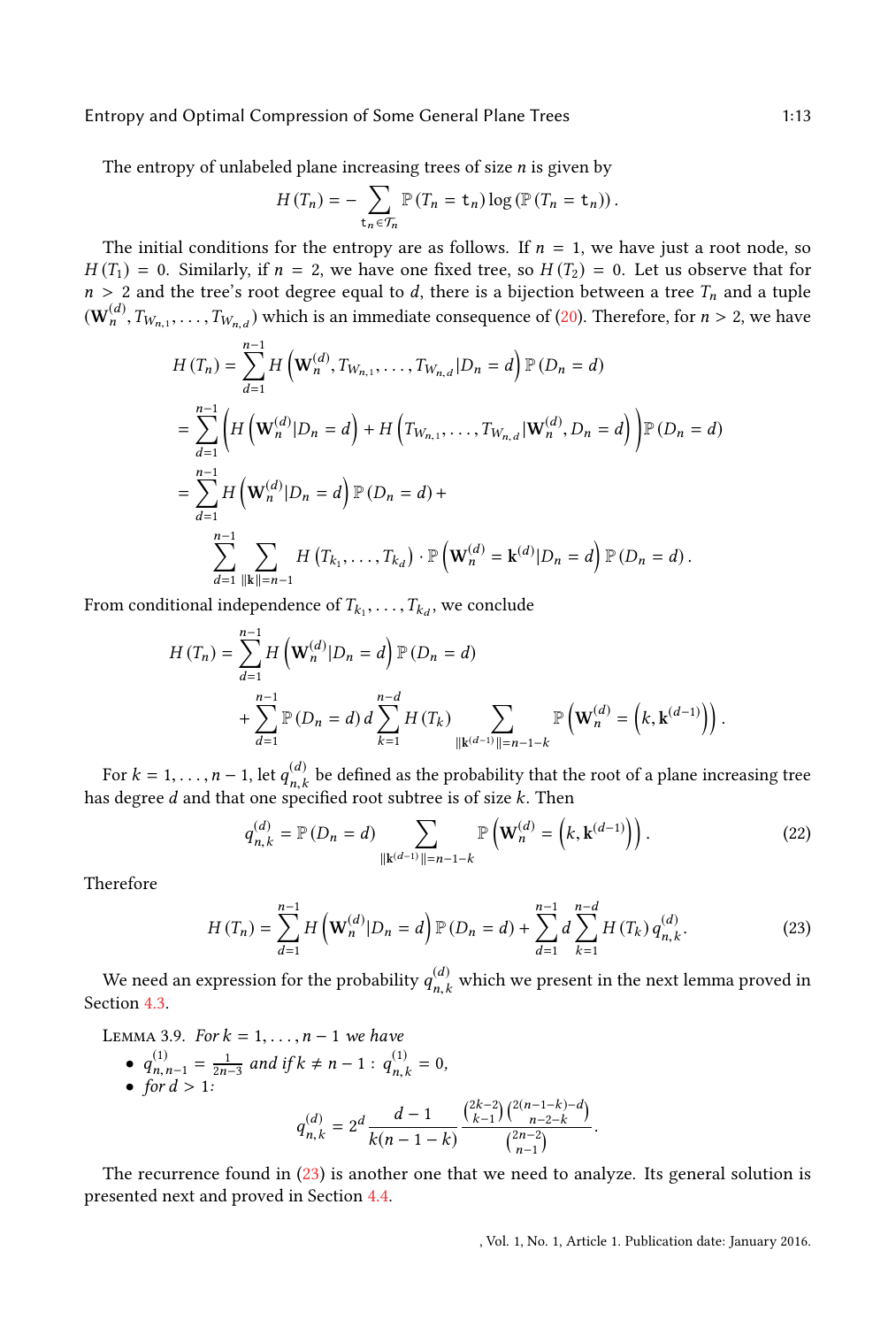<span id="page-13-1"></span>Lemma 3.10 (Exact solution to a generalized entropy recurrence for unrestricted TREES). For constant  $y_1$  and  $y_2$ , the recurrence

$$
y_n = b_n + \sum_{d=1}^{n-1} d \sum_{k=1}^{n-d} q_{n,k}^{(d)} \cdot y_k, \qquad n > 2
$$
 (24)

has the following solution for  $n > 2$ :

$$
y_n = \frac{2(2n-1)}{3}b_1 + b_n + \frac{1}{2}\left(n - \frac{1}{2}\right)\sum_{j=2}^{n-1} \frac{b_j}{(j-\frac{1}{2})\left(j+\frac{1}{2}\right)}.
$$

This leads us to our second main result.

<span id="page-13-0"></span>THEOREM 3.11. The entropy of an unlabeled general plane tree, generated according to the model of plane increasing tree, is given by

$$
H(T_n) = \sum_{d=1}^{n-1} H\left(\mathbf{W}_n^{(d)} | D_n = d\right) \mathbb{P}\left(D_n = d\right) + \frac{1}{2} \left(n - \frac{1}{2}\right) \sum_{j=2}^{n-1} \frac{\sum_{d=1}^{j-1} H\left(\mathbf{W}_j^{(d)} | D_j = d\right) \mathbb{P}\left(D_j = d\right)}{\left(j - \frac{1}{2}\right) \left(j + \frac{1}{2}\right)},\tag{25}
$$

where

$$
H\left(\mathbf{W}_{n}^{(d)}|D_{n}=d\right)=-\sum_{\|\mathbf{k}\|=n-1}\mathbb{P}\left(\mathbf{W}_{n}^{(d)}=\mathbf{k}^{(d)}|D_{n}=d\right)\log\mathbb{P}\left(\mathbf{W}_{n}^{(d)}=\mathbf{k}^{(d)}|D_{n}=d\right).
$$

We conclude this section with the following result.

COROLLARY 3.12. The entropy rate  $h_t = \lim_{n \to \infty} H(T_n)/n$  of the unlabeled general plane trees, generated according to the model of plane increasing trees, is given by

$$
h_{t} = \frac{1}{2} \sum_{j=2}^{\infty} \frac{\sum_{d=1}^{j-1} H\left(\mathbf{W}_{k}^{(d)} | D_{n} = d\right) \mathbb{P}\left(D_{n} = d\right)}{\left(j - \frac{1}{2}\right) \left(j + \frac{1}{2}\right)}.
$$
\n(26)

PROOF. From Theorem [3.11](#page-13-0) we just need to prove that  $\sum_{d=1}^{n-1} H\left(\mathbf{W}_n^{(d)} | D_n = d\right) \mathbb{P} (D_n = d) = o(n)$ . Let us recall that the random vector  $\mathbf{W}_n^{(d)} : \mathcal{R}_n^{(d)} \to \{1, \ldots, n-d\}^d$  describes the split at the root of a tree: precisely that a tree root degree equals  $d$  and its subtrees are of sizes  $W_{n,1}^{(d)},\ldots,W_{n,d}^{(d)}$ . Since<br>the entropy of random variable is upper bounded by the logarithm of the variable image cardinality the entropy of random variable is upper bounded by the logarithm of the variable image cardinality, we have

$$
\sum_{d=1}^{n-1} \mathbb{P}(D_n = d) H\left(\mathbf{W}_n^{(D_n)} | D_n = d\right) \le \sum_{d=1}^{n-1} \mathbb{P}(D_n = d) \log \left(n^d\right) = \log(n) \sum_{d=1}^{n-1} d \mathbb{P}(D_n = d).
$$

Observe that  $\mathbb{E}(D_n) = \sum_{d=1}^{n-1} d \mathbb{P}(D_n = d)$  is the expected value of the general plane increasing tree<br>root degree. From [3] we know that  $\mathbb{E}(D_n) = \sqrt{\pi n} + O(1)$ , which gives us the degree result root degree. From [\[3\]](#page-21-13) we know that  $\mathbb{E}(D_n) = \sqrt{\pi n} + O(1)$ , which gives us the desired result.  $\Box$ 

*Remark* 5. Taking a closer look at  $H\left(\mathbf{W}_{n}^{(D_{n})}|D_{n}\right)$  we find that

$$
H\left(\mathbf{W}_{n}^{(D_{n})}|D_{n}\right)=\log\left(n\frac{r_{n}}{n!}\right)-\sum_{d=1}^{n-1}d\sum_{k=1}^{n-d}q_{n,k}^{(d)}\log\left(\frac{r_{k}}{k!}\right).
$$

This allows us to check numerically that the entropy rate of the unlabeled general plane trees. generated according to the model of plane increasing trees is  $h_t \approx 1.68$ .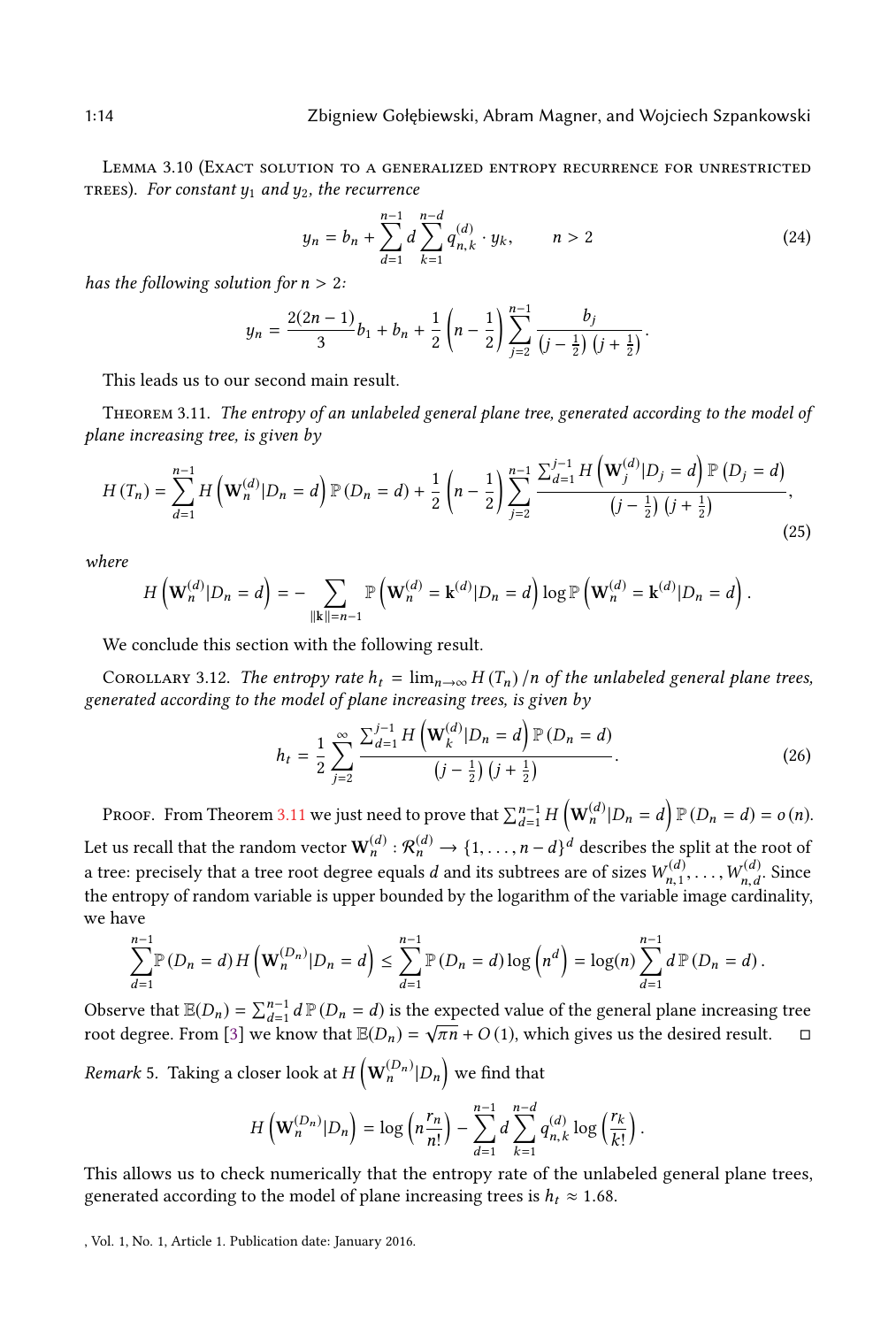#### 3.4 Optimal Compression

Here we address optimal compression of the trees generated by the sources under consideration. We will use a variant of the arithmetic coding method. We explain in detail the generalization for compression of unlabeled d-ary plane increasing trees (the case of general plane increasing trees can be handled along analogous lines).

In a nutshell, we first define a total order  $\lt$  on the set of such trees with a given size. Having fixed this, we must show how to efficiently compute two quantities, for a given tree  $t$ : the probability of all trees  $t' < t$ , as well as the probability of t itself. Granted efficient procedures for computing these, we produce a subinterval  $I(t)$  of [0, 1], unique to t, which has length  $|I(t)|$  equal to the probability we produce a subinterval  $I(t)$  of [0, 1], unique to t, which has length  $|I(t)|$  equal to the probability of t and whose left endpoint is the probability of all trees  $t' < t$ . Arithmetic coding then prescribes that the code word corresponding to t be given by the binary expansion of the midnoint of the that the code word corresponding to t be given by the binary expansion of the midpoint of the interval assigned to t, truncated to a length of  $\lfloor log |I(t)| \rfloor + 1$  bits. The expected length of this code is then easily at most the entropy of the source, plus at most 2 bits.

We now define the total order on the set  $\mathcal{F}_n$  on unlabeled *d*-ary trees: we denote by  $\prec$  the lexicographic order on tuples of non-negative integers, and then we have the following definition.

Definition 3.13 (Total order of the set of unlabeled d-ary plane trees). The relation  $<$  on  $\mathcal F$  is defined as follows: let  $f_1, f_2 \in \mathcal{F}$  with subtrees sizes  $(s_1, \ldots, s_d)$ ,  $(k_1, \ldots, k_d)$  respectively, then  $f_1 < f_2$  if and only if one of the following holds:

- $(s_1, \ldots, s_d) \prec (k_1, \ldots, k_d)$ ,
- or if  $(s_1, \ldots, s_d) = (k_1, \ldots, k_d)$  and first subtree of  $f_1 <$  first subtree of  $f_2$ ,
- or if  $(s_1, \ldots, s_d) = (k_1, \ldots, k_d)$ , first subtree of  $f_1$  = first subtree of  $f_2$  and second subtree of  $f_1$  < second subtree of  $f_2$ ,<br>  $\bullet \ldots$
- $\bullet$  ...
- or if  $(s_1, \ldots, s_d) = (k_1, \ldots, k_d)$ , first  $d 1$  subtrees of  $f_1 =$  first  $d 1$  subtrees of  $f_2$  and dth subtree of  $f_1$  and dth subtree of  $f_1 < d$ th subtree of  $f_2$ .

It is simple to check that this is a total order. Next, we present an algorithm which computes the subinterval corresponding to an input tree  $f \in \mathcal{F}$  (see Algorithm [1\)](#page-15-0).

This does exactly as intuitively described above: it implements a depth-first search of the input tree  $f$ , and at each step refining the current interval based on the split of vertices among the root subtrees of the current node.

Now, we explain more precisely the procedures CalculateSplitProbability and CalculateIn-TERVALBEGIN. The former simply calculates the probability that a  $d$ -ary tree of size  $n$  has root subtrees of sizes  $k_1, ..., k_d$  (giving the length of the next subinterval). This is illustrated in Figure [5.](#page-15-1)

The latter gives the probability that such a  $d$ -ary tree has a root subtree size tuple lexicographically less than  $(s_1, ..., s_d)$ . That is, it computes the expression

$$
\sum_{\substack{(k_1,\ldots,k_d) < (s_1,\ldots,s_d) \\ k_1+\ldots+k_d = n-1}} \binom{n-1}{k_1,\ldots,k_d} \frac{g_{k_1}\cdots g_{k_d}}{g_n}
$$

Observe that a naive implementation of this calculation generates all  $\Theta(n^d)$  integer partitions the d parts of the number  $n-1$  and calculates the split probability for each of them. To reduce the with  $d$  parts of the number  $n - 1$  and calculates the split probability for each of them. To reduce the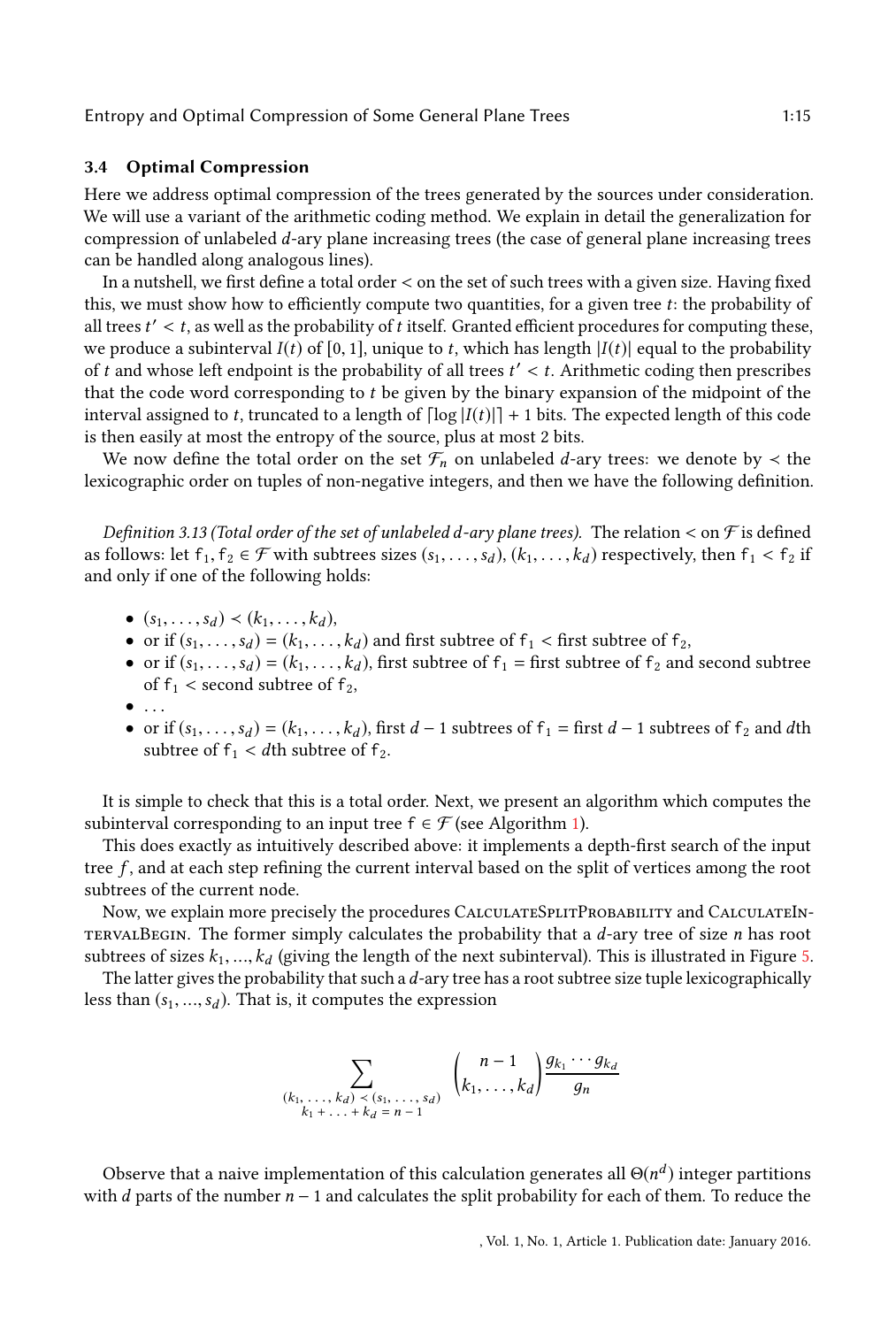<span id="page-15-0"></span>Algorithm 1 Unlabeled d-ary Plane Tree Compression 1: **function** COMPRESSDTREE( $f \in \mathcal{F}$ )  $\rightarrow$  **f** tree to be compressed 2:  $[a, b) \leftarrow$  EXPLORE(root of  $f$ , [0, 1)) 2:  $[a, b) \leftarrow \text{EXPLORE}(\text{root of f}, [0, 1))$ <br>3: **return** first  $[-\log_2(b-a)] + 1$  bi 3: **return** first  $\lceil -\log_2(b - a) \rceil + 1$  bits of  $(a + b)/2$ 4: **function**  $\text{EXPLORE}(v \in f, [l, r) \subseteq [0, 1))$ <br>5:  $visited(v) \leftarrow true$ 5: visited(v) ← true<br>6:  $n \leftarrow$  size of a subti 6:  $n \leftarrow$  size of a subtree of f hanging from node v<br>7: (s, s) ← sizes of subtrees of v 7:  $(s_1, \ldots, s_d) \leftarrow$  sizes of subtrees of v<br>8:  $a \leftarrow l + (r - l) \cdot$  CALCULATEINTERVA 8:  $a \leftarrow l + (r - l) \cdot \text{CALULATEINTERVALBEGIN}(n, s_1, \ldots, s_d)$ <br>9:  $b \leftarrow (r - l) \cdot \text{CALULATESPLITPROBABILITY}(n, s_1, \ldots, s_d)$ 9:  $p \leftarrow (r - l) \cdot \text{CALCULATESPLITPROBABILITY}(n, s_1, \ldots, s_d)$ <br>10:  $I_{\text{new}} \leftarrow [a, a + p)$ 10:  $I_{\text{new}} \leftarrow [a, a + p)$ <br>
11: **for all** *u* descend 11: **for all** u descendant of v **do**<br>12: **if** not visited(u) **then** 12: **if** not visited(u) **then**<br>  $I_{\text{new}} \leftarrow \text{EXPLOREU}$ 13:  $I_{\text{new}} \leftarrow \text{EXPLORE}(u, I_{\text{new}})$ <br>14: **return**  $I_{\text{new}}$ return  $I_{\text{new}}$ 15: **function** CALCULATESPLITPROBABILITY(*n*, *k*<sub>1</sub>, . . . , *k*<sub>d</sub>)<br>
16: **return**  $\binom{n-1}{k_1,\dots,k_d} \frac{g_{k_1}\cdots g_{k_d}}{g_n}$  $\frac{g_{k_1}\cdots g_{k_d}}{a}$ дn 17: **function** CALCULATEINTERVALBEGIN $(n, s_1, \ldots, s_d)$ <br>18: **return** return 1  $\overline{\phantom{a}}$  $\overline{\nabla}$  $\frac{i-1}{i}$  $\frac{(n-1)!}{n}$  $s_1! \cdots s_{i-1}!$  $\int \frac{i-1}{\prod}$  $\prod_{j=1}$  9s<sub>j</sub>  $\sum_{i=1}^{s_i-1}$  $\overline{k=0}$  $\frac{3k}{k!}$  $\binom{n-2-k-\sum_{l=1}^{i-1} s_l + \frac{d-i}{d-1}}{1-i}$  $rac{1-i}{d-1}$  $\Bigg) (d-1)^{n-1-k-\sum_{l=1}^{i-1} s_l}$  $0 \longleftarrow 1$  $\begin{array}{c} a \\ \hline 1 \end{array}$ CALCULATEINTERVALBEGIN() CALCULATESPLITPROBABILITY()

<span id="page-15-1"></span>

Fig. 5. Visualization of lines 8 − 10 in the Algorithm [1](#page-15-0) listing. time complexity, we rewrite the sum as follows:

$$
\sum_{\substack{(k_1,\ldots,k_d) < (s_1,\ldots,s_d) \\ k_1+\ldots+k_d = n-1}} \binom{n-1}{k_1,\ldots,k_d} \frac{g_{k_1}\cdots g_{k_d}}{g_n} =
$$
\n
$$
\frac{1}{g_n} \sum_{i=1}^d g_{s_1} \cdots g_{s_{i-1}} \sum_{k=0}^{s_i-1} \sum_{j_{i+1}+\ldots+j_d} \binom{n-1}{s_1,\ldots,s_{i-1},k,j_{i+1},\ldots,j_d} g_k g_{j_{i+1}} \cdots g_{j_d}
$$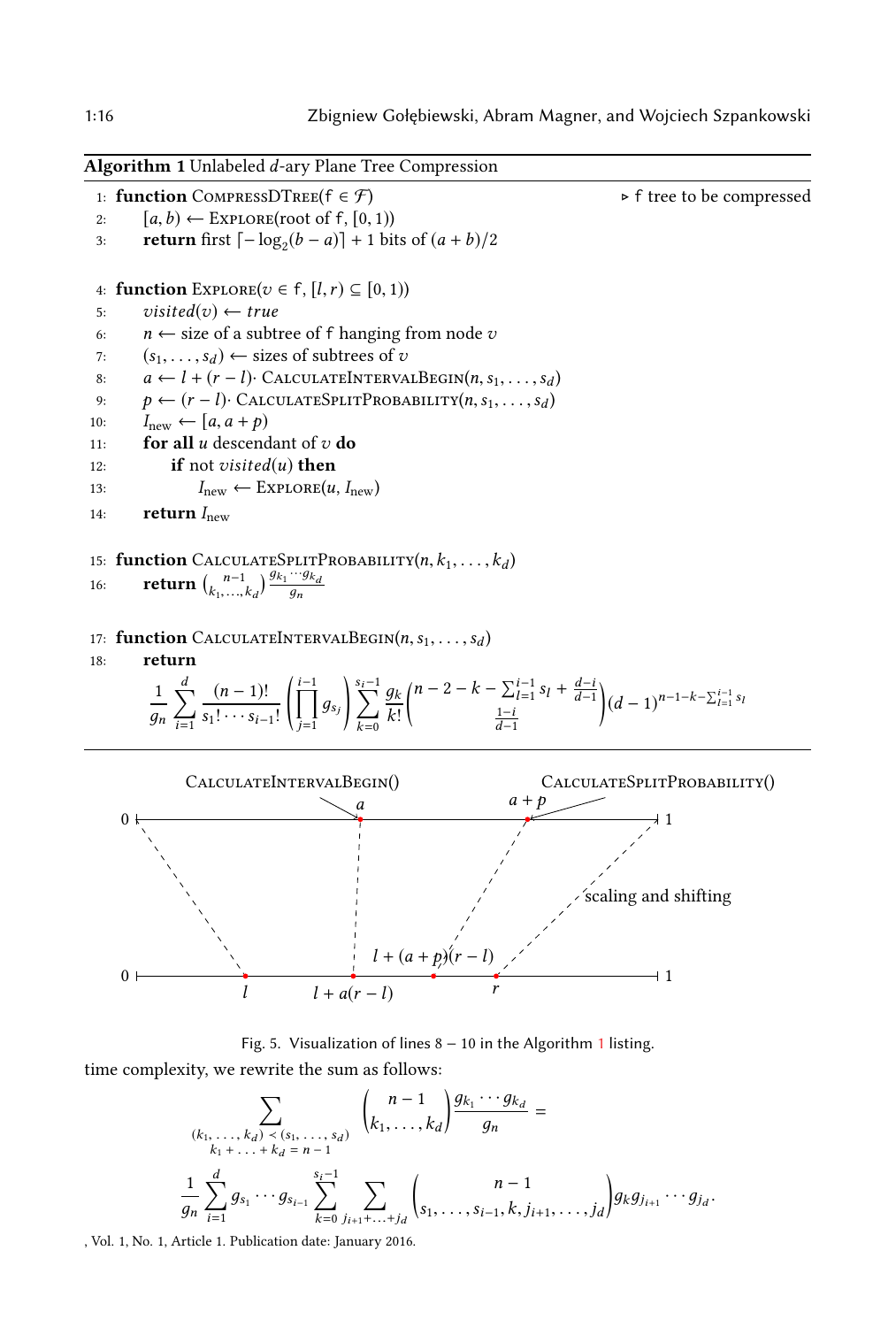<span id="page-16-0"></span>

The following example describes algorithm CompressDTree in detail for a given 3-ary tree. From Equation [\(9\)](#page-8-0), probability of the given tree equals to  $\frac{4!}{g_44 \cdot 1 \cdot 2 \cdot 1} = \frac{1}{35}$ . Moreover, consecutive calls of the Explore procedure for the tree vertices outputs the following intervals:  $v_1 \rightarrow \left[\frac{1}{7}, \frac{8}{35}\right], v_2 \rightarrow \left[\frac{1}{7}, \frac{8}{35}\right],$  $v_3 \rightarrow \left[\frac{6}{35}, \frac{1}{5}\right), v_4 \rightarrow \left[\frac{6}{35}, \frac{1}{5}\right)$ . In the last<br>step  $\left[\frac{1}{35}, \frac{1}{5}\right], v_4 \rightarrow \left[\frac{6}{35}, \frac{1}{5}\right)$ . In the last  $v_3 \rightarrow \frac{1}{35}, \frac{1}{5}, v_4 \rightarrow \frac{1}{35}, \frac{1}{5}$ . In the last<br>step  $\left[-\log_2\left(\frac{1}{5} - \frac{6}{35}\right)\right] + 1 = 7$  bits of the  $\frac{1}{2}$  $(\frac{6}{35} + \frac{1}{5}) = \frac{13}{70} = 0.001011111000101011111...$  is returned, i.e. 0010111.

Fig. 6. Illustration to Algorithm [1](#page-15-0)

For a given i, the ith term of the outermost sum gives the contribution of all tuples of the form  $(s_1, ..., s_{i-1}, k_i, k_{i+1}, ..., k_d)$  with varying  $k_i, ..., k_d$ . We can, furthermore, write the multinomial coefficients are of which can be brought outside coefficient as a product of two other multinomial coefficients, one of which can be brought outside the  $k$  sum. The  $k$ th term of the resulting sum can then be written as follows:

$$
\frac{1}{(n-1-k-\sum_{l=1}^{i-1} s_l)!} \sum_{j_{i+1}+...+j_d} {n-1-k-\sum_{l=1}^{i-1} s_l \choose j_{i+1},...,j_d} g_{j_{i+1}} \cdots g_{j_d}
$$
\n
$$
= \left[z^{n-1-k-\sum_{l=1}^{i-1} s_l} \right] (1-(d-1)z)^{-\frac{d-i}{d-1}}
$$
\n
$$
= {n-2-k-\sum_{l=1}^{i-1} s_l + \frac{d-i}{d-1} \choose \frac{1-i}{d-1}} (d-1)^{n-1-k-\sum_{l=1}^{i-1} s_l}.
$$

We thus get, finally,

$$
\sum_{\substack{(k_1,\ldots,k_d) < (s_1,\ldots,s_d) \\ k_1+\ldots+k_d=n-1}} \binom{n-1}{k_1,\ldots,k_d} \frac{g_{k_1}\cdots g_{k_d}}{g_n}
$$
\n
$$
= \frac{1}{g_n} \sum_{i=1}^d \frac{(n-1)!}{s_1!\cdots s_{i-1}!} \left(\prod_{j=1}^{i-1} g_{s_j}\right) \sum_{k=0}^{s_i-1} \frac{g_k}{k!} \binom{n-2-k-\sum_{l=1}^{i-1} s_l + \frac{d-i}{d-1}}{\frac{1-i}{d-1}} (d-1)^{n-1-k-\sum_{l=1}^{i-1} s_l}
$$

Observe that the resulting expression only requires to perform  $O(n)$  calculations, where each of them is of the same order as the calculation of the split probability. An application of Algorithm [1](#page-15-0) to a 3-tree is presented in Figure [6.](#page-16-0)

This leads us to the time complexity of the algorithm: observe that for each vertex  $v$  of an input tree f of size n, the procedure Explore calls one time both procedures CALCULATESPLITPROBABILITY and CALCULATEINTERVALBEGIN. Therefore we get  $O(n)$  calls of both procedures. Since the CALculateIntervalBegin procedure performs  $O(n)$  calculations where each of them is of the same time complexity as one CALCULATESPLITPROBABILITY procedure, we have that the compression algorithm runs in time  $O(n^2 \cdot f(d, n))$ , where  $f(d, n)$  denotes the number of bit operations in the CALCULATESPLITPROBABILITY procedure (it is not too difficult to see that  $f(d, n)$  can be bounded by a small polynomial function of  $n$  alone, by taking into account cancellations of factors in the expression for the split probabilities).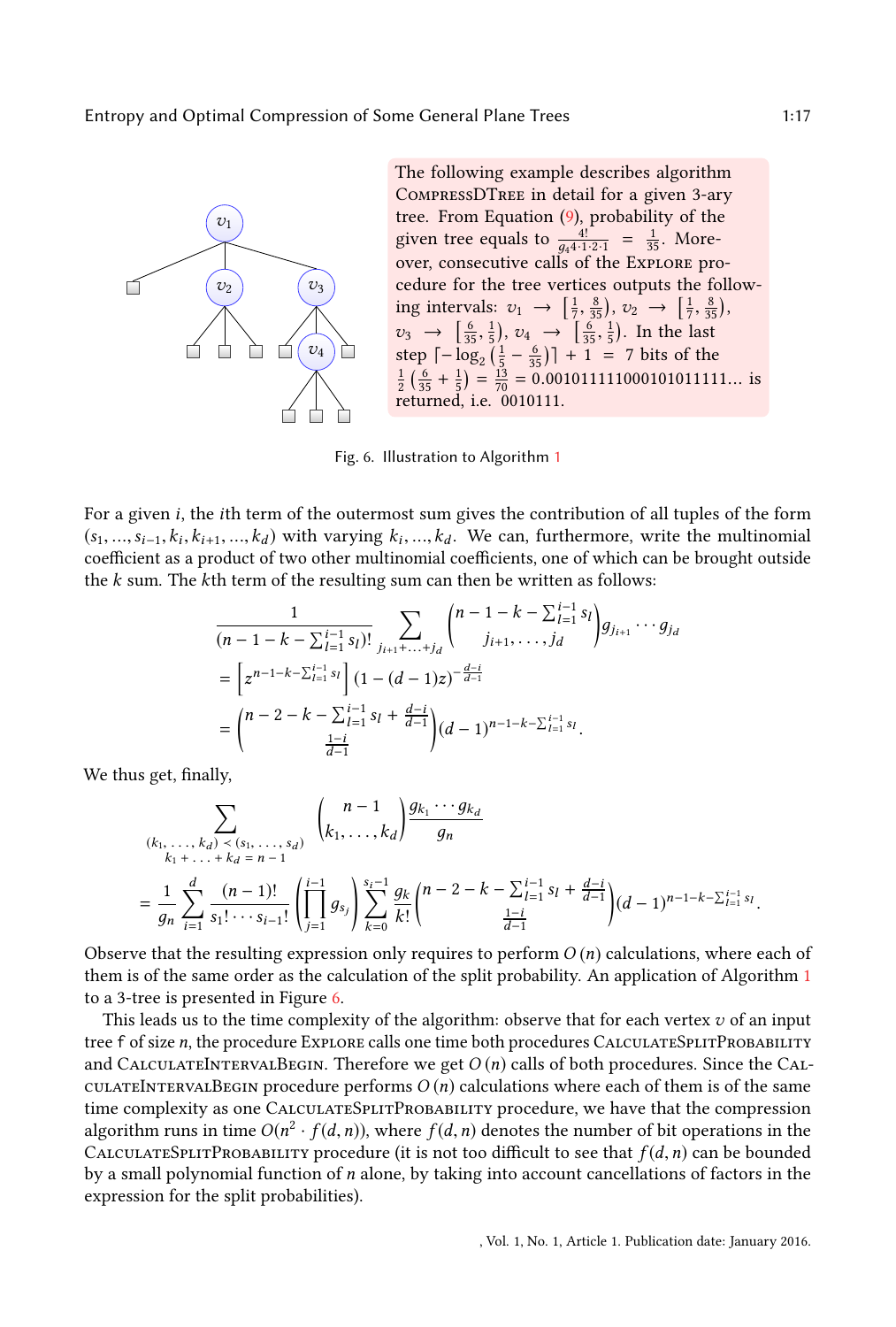<span id="page-17-0"></span>

| n              | 50     | 100    | 150    | 200    | 250     | 300     | 350     | 400     | 450     | 500     |
|----------------|--------|--------|--------|--------|---------|---------|---------|---------|---------|---------|
| $d=3$          |        |        |        |        |         |         |         |         |         |         |
| $H(F_n)$       | 115.63 | 238.17 | 361.12 | 484.24 | 607.46  | 730.73  | 854.04  | 977.39  | 1100.75 | 1224.14 |
| code<br>length | 117.04 | 239.46 | 362.07 | 484.94 | 608.70  | 731.56  | 853.72  | 978.67  | 1103.61 | 1223.66 |
| $d=8$          |        |        |        |        |         |         |         |         |         |         |
| $H(F_n)$       | 192.63 | 394.08 | 595.95 | 797.99 | 1000.12 | 1202.31 | 1404.54 | 1606.80 | 1809.09 | 2011.39 |
| code<br>length | 193.85 | 396.05 | 599.79 | 799.56 | 1001.24 | 1205.07 | 1404.22 | 1609.57 | 1810.42 | 2012.90 |

Table 1. Comparison of the entropy of d-ary trees and the compressed code length obtained from experimental results (100 uniformly drawn trees for each  $d$  and  $n$  sizes of a tree).

Finally, standard arithmetic coding arguments show that the algorithm is *optimal* up to a small constant number of bits, in expectation. Experimental results confirming this statement can be seen in Table [\(1\)](#page-17-0).

Remark 6. It is instructive to compare the performance of our algorithm with a natural compact representation (which we think of as an uncompressed representation) of the trees in question. In particular, in the *parenthesis representation*, a plane tree is encoded as a bit string via a depth-first search. When a node is first encountered (and pushed), a 0 is appended. When the same node is popped (i.e., the search leaves that node's subtree), a 1 is appended.

<span id="page-17-1"></span>In such a representation, the number of bits needed per vertex of a  $d$ -ary tree is approximately  $2d$ . In Figure [\(7\)](#page-17-1) we highlight the gain obtained by using our optimal compression algorithm. Although we observe that  $h_{d,f} = \Theta(d)$  the difference in constant is significant.



Fig. 7. Entropy rate of d-ary plane increasing trees and the number of bits needed to encode one vertex of d-ary tree in the parenthesis representation.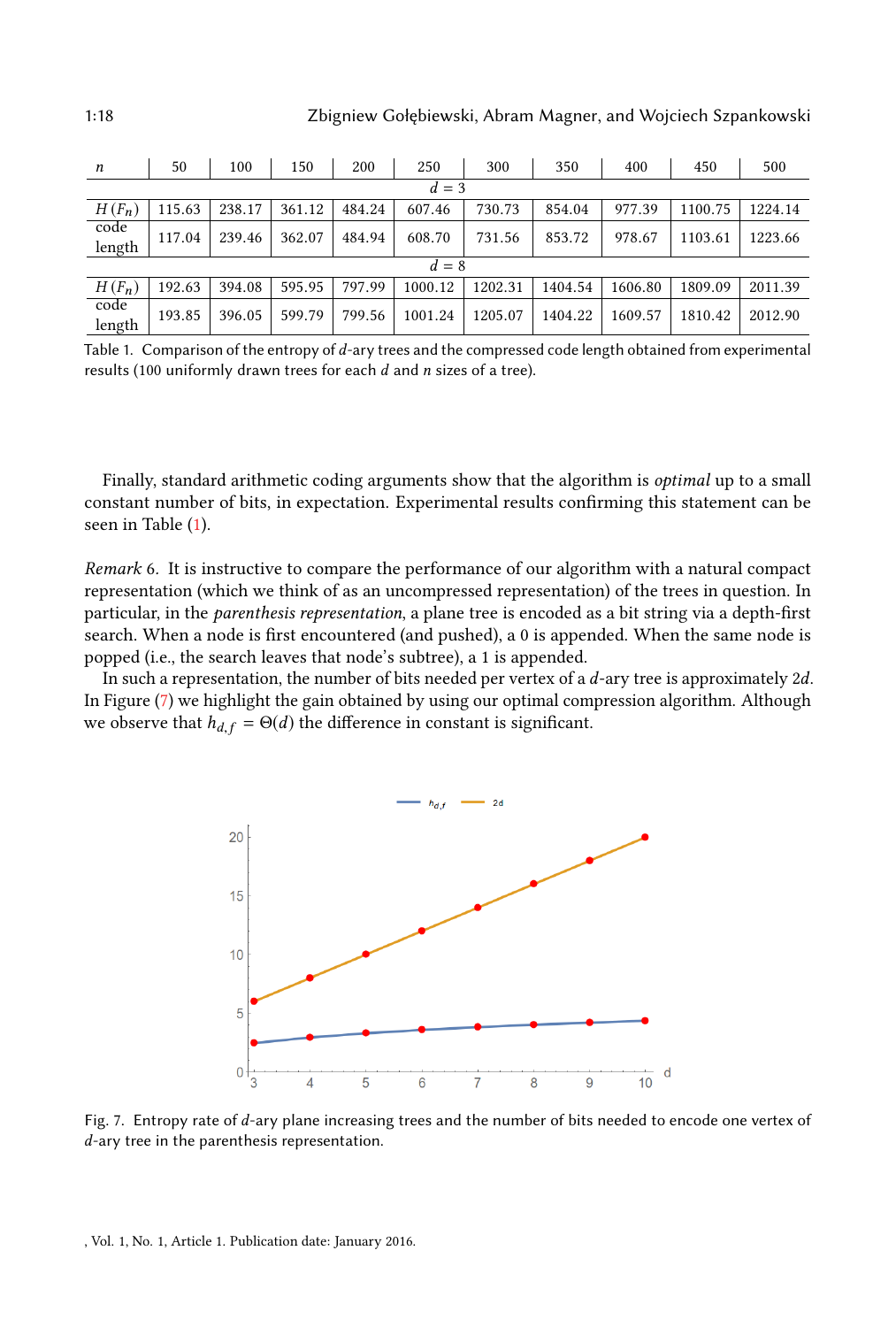# 4 PROOFS OF TECHNICAL LEMMAS

# <span id="page-18-0"></span>4.1 Proof of Lemma [3.5](#page-9-2)

Using  $(12)$ , we can rewrite  $(13)$  as

$$
p_{n,k} = \frac{(n-1)!g_k}{k!(n-1-k)!g_n} \sum_{k_2+\ldots+k_d=n-1-k} {n-1-k \choose k_2,\ldots,k_d} g_{k_2}\cdots g_{k_d}
$$

Let us define the exponential generating function  $G(z) = \sum_{n\geq 0} g_n \frac{z^n}{n!}$  with  $g_0 = 1$ . From [\[8\]](#page-21-12) we know that know that

$$
G(z) = (1 - (d - 1)z)^{-\frac{1}{d-1}}.
$$

Observe that

$$
\sum_{k_2+\ldots+k_d=n-1-k} {n-1-k \choose k_2,\ldots,k_d} g_{k_2}\cdots g_{k_d}
$$

is the *n* − 1 − *k*th coefficient of the function  $G(z)^{d-1}$  (denoted as  $\left[\frac{z}{(n+1)^{d-1}}\right]$  $n-1-k$  $\overline{(n-1-k)!}$  $\Big] G(z)^{d-1}$ ). Hence

$$
p_{n,k} = \frac{(n-1)!g_k}{k!(n-1-k)!g_n} \left[ \frac{z^{n-1-k}}{(n-1-k)!} \right] G(z)^{d-1} = \frac{(n-1)!g_k}{k!g_n} \left[ z^{n-1-k} \right] \frac{1}{1 - (d-1)z}
$$

$$
= \frac{(n-1)!g_k}{k!g_n} (d-1)^{n-1-k}.
$$

For  $d = 2$ , we have  $g_n = n!$  and the result is immediate. For  $d > 2$ , from [\(7\)](#page-8-1) we find

$$
p_{n,k} = \frac{(\alpha - 1)}{n} \frac{(-1)^n n! \Gamma(2 - \alpha - n)}{(-1)^k k! \Gamma(2 - \alpha - k)}
$$

From [\[21\]](#page-21-15) we know that  $\Gamma(z - n) = \frac{(-1)^n \pi}{\Gamma(n+1-z)\sin(\pi z)}$ ; hence

$$
(-1)^{n}\Gamma(n+\alpha)\Gamma(2-\alpha-n) = \frac{\pi \cdot (n-1+\alpha)}{\sin(\pi(2-\alpha))},
$$
\n(27)

and then

$$
p_{n,k} = \frac{(\alpha - 1)}{n} \frac{n! \Gamma(k + \alpha)(n + \alpha - 1)}{k! \Gamma(n + \alpha)(k + \alpha - 1)}.
$$

Since  $\Gamma(z + 1) = z\Gamma(z)$  we get the desired result.

# <span id="page-18-1"></span>4.2 Proof of Lemma [3.6](#page-9-0)

Let us multiply both sides of the recurrence by the normalizing factor  $\frac{\Gamma(n+\alpha-1)}{n!}$  $\frac{+\alpha-1}{n!}$ . Define also

$$
\hat{x}_n = \frac{x_n \Gamma(n + \alpha - 1)}{n!}, \quad \hat{a}_n = \frac{a_n \Gamma(n + \alpha - 1)}{n!}.
$$

Then

<span id="page-18-2"></span>
$$
\hat{x}_n = \hat{a}_n + \frac{\alpha}{n} \sum_{k=2}^{n-1} \hat{x}_k.
$$
\n(28)

To solve the recurrence [\(28\)](#page-18-2) we compute  $n\hat{x}_n - (n-1)\hat{x}_{n-1}$ . This leads us to

$$
\hat{x}_n = \hat{a}_n - \left(1 - \frac{1}{n}\right)\hat{a}_{n-1} + \left(1 + \frac{\alpha - 1}{n}\right)\hat{x}_{n-1},
$$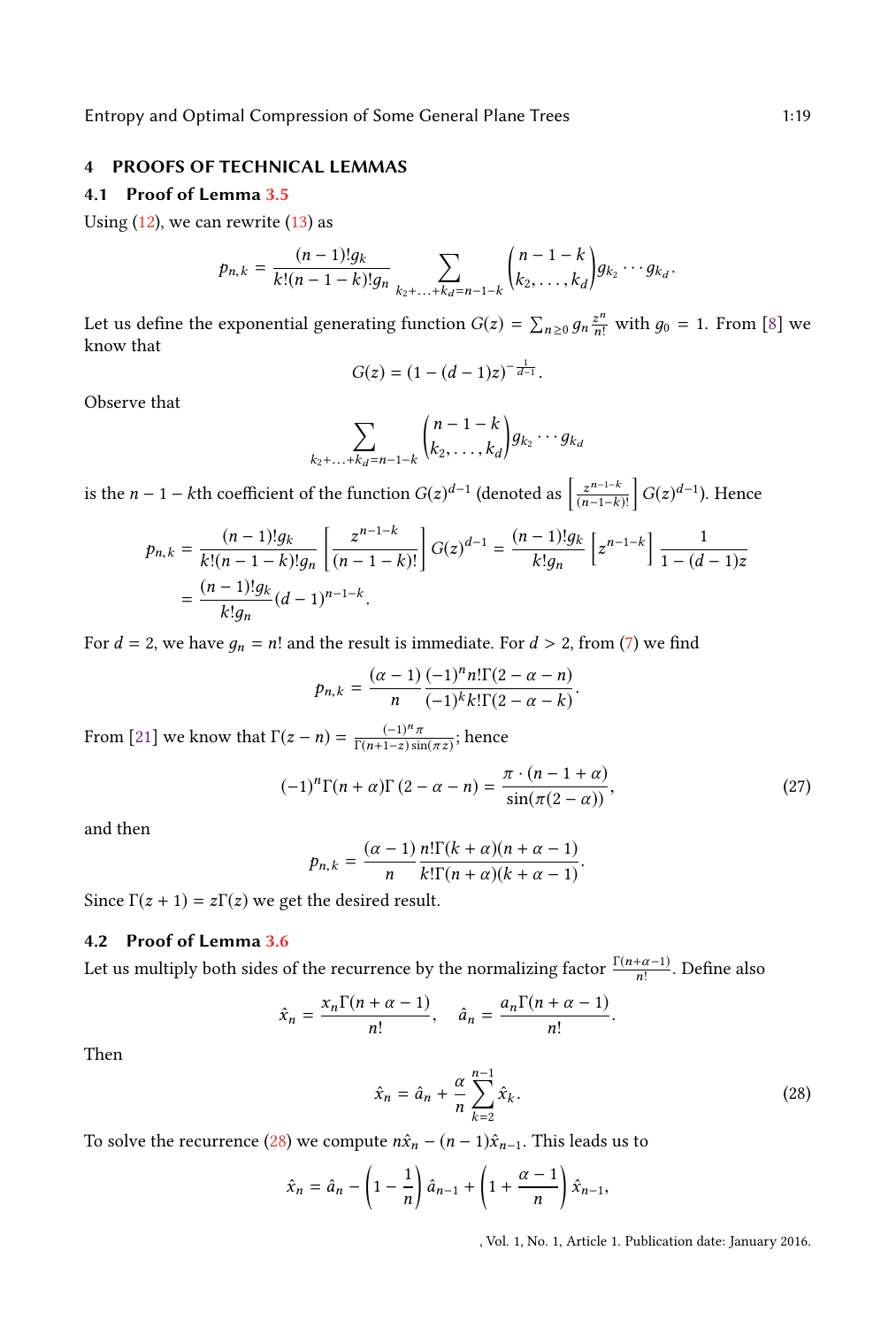which holds for  $n \geq 3$ . Then after iterating the above we arrive at

$$
\hat{x}_n = \hat{x}_2 \prod_{j=3}^n \left( 1 + \frac{\alpha - 1}{j} \right) + \sum_{k=3}^n \left( \hat{a}_k - \left( 1 - \frac{1}{k} \right) \hat{a}_{k-1} \right) \prod_{j=k+1}^n \left( 1 + \frac{\alpha - 1}{j} \right). \tag{29}
$$

The product  $\prod_{j=k+1}^{n} \left(1 + \frac{\alpha-1}{j}\right)$  $= \frac{k! \Gamma(n+\alpha)}{n! \Gamma(k+\alpha)}$  $\frac{k!\Gamma(n+\alpha)}{n!\Gamma(k+\alpha)}$ , and after some standard calculations we obtain

$$
\hat{x}_n = \hat{a}_n + (\hat{x}_2 - \hat{a}_2) \frac{2\Gamma(n+\alpha)}{\Gamma(\alpha+2)n!} + \frac{\Gamma(n+\alpha)}{n!} \sum_{k=2}^{n-1} \hat{a}_k \frac{k!}{\Gamma(k+\alpha)} \frac{\alpha}{k+\alpha}.
$$

Going back from  $\hat{x}_n$  and  $\hat{a}_n$  to  $x_n$ ,  $a_n$ , respectively, we obtain

$$
x_n = a_n + \alpha(n + \alpha - 1) \sum_{k=2}^{n-1} \frac{a_k}{(k + \alpha - 1)(k + \alpha)} + (x_2 - a_2) \frac{n + \alpha - 1}{\alpha + 1}.
$$

Observe that  $x_2 - a_2 = x_1 + \frac{x_0}{\alpha - 1}$ . This completes the proof.

# <span id="page-19-0"></span>4.3 Proof of Lemma [3.9](#page-12-1)

If  $d = 1$  then the root has only 1 subtree with all other nodes, so its size has to be equal to  $n - 1$  and

$$
q_{n,n-1}^{(1)} = \frac{r_{n-1}}{r_n} = \frac{1}{2n-3};
$$

moreover, if  $k \neq n-1$  :  $q_{n,i}^{(1)}$  $n_k$  = 0. In the case of  $d > 1$ , using [\(21\)](#page-11-2), we can rewrite [\(22\)](#page-12-2) as follows

$$
q_{n,k}^{(d)} = \frac{(n-1)!r_k}{k!(n-1-k)!r_n} \times \sum_{k_2+\ldots+k_d=n-1-k} {n-1-k \choose k_2,\ldots,k_d} r_{k_2}\cdots r_{k_d}.
$$

Let us define the exponential generating function  $R(z) = \sum_{n\geq 0} r_n \frac{z^n}{n!}$  with  $g_0 = 0$ . Observe that

$$
\sum_{k_2+\ldots+k_d=n-1-k} {n-1-k \choose k_2,\ldots,k_d} r_{k_2}\cdots r_{k_d}
$$

is the *n* − 1 − *k*th coefficient of the function  $R(z)^{d-1}$  (denoted as  $\left[\frac{z}{n}\right]$  $n-1-k$  $\overline{(n-1-k)!}$  $R(z)^{d-1}$ ). Therefore,

$$
q_{n,k} = \frac{(n-1)!r_k}{k!r_n} \left[ z^{n-1-k} \right] R(z)^{d-1}.
$$

>From [\(18\)](#page-11-3) we find  $R(z) = 1 - \sqrt{1 - 2z}$ , which is also the solution of the equation

$$
R=\frac{z}{1-\frac{R}{2}}.
$$

Hence, by Lagrange's inversion formula (see [\[10\]](#page-21-16)), we obtain explicit formula for

$$
[z^{n-1-k}]R(z)^{d-1} = 2^{d-n+k} \frac{d-1}{n-1-k} \binom{2(n-1-k)-d}{n-2-k}.
$$

Putting everything together we arrive at the desired result.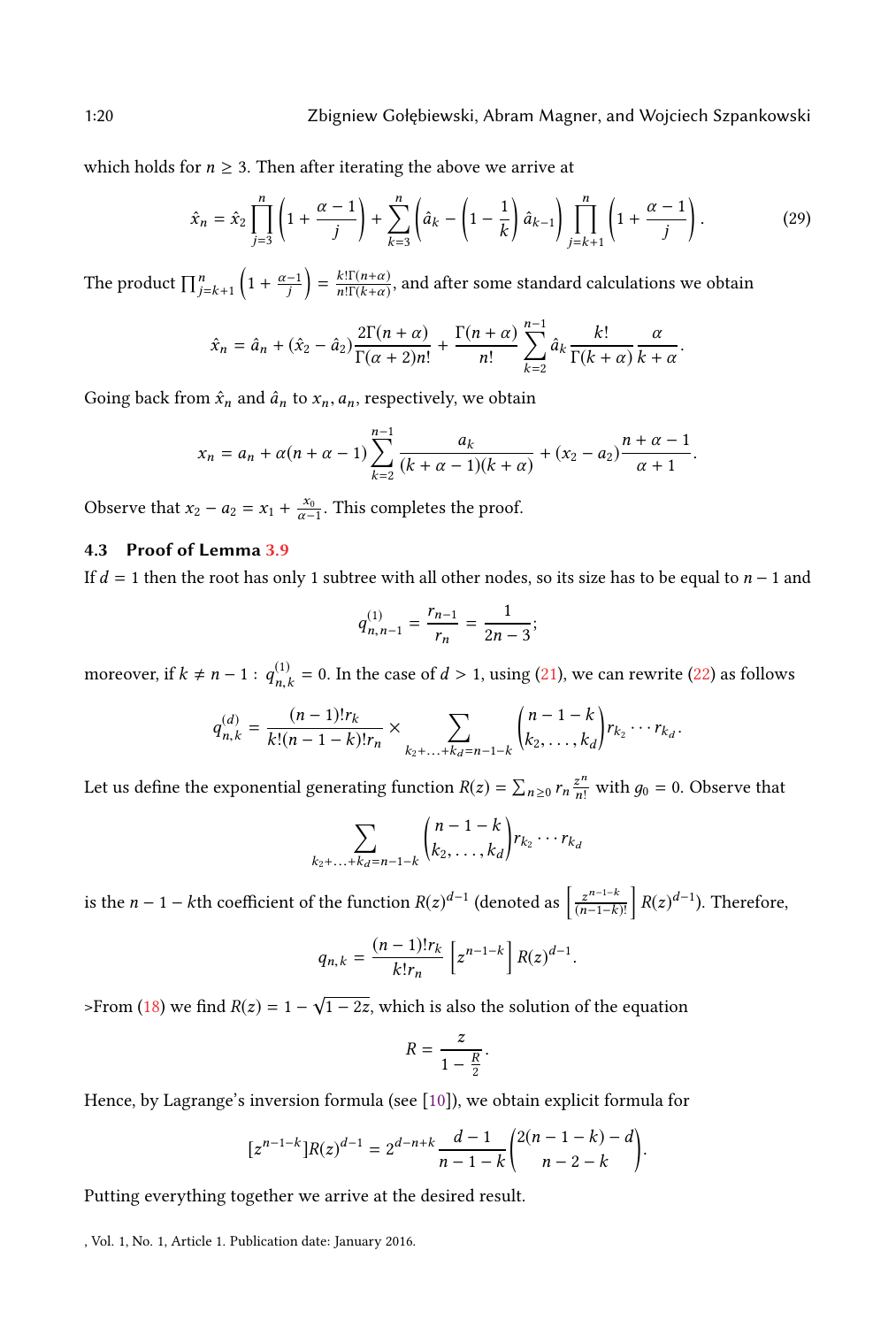Entropy and Optimal Compression of Some General Plane Trees 1:21

### <span id="page-20-0"></span>4.4 Proof of Lemma [3.10](#page-13-1)

Using Lemma [3.9,](#page-12-1) for  $n > 2$ , we find

$$
y_n = b_n + \frac{y_{n-1}}{2n-3} + \sum_{d=2}^{n-1} d(d-1) 2^d \sum_{k=1}^{n-d} \frac{y_k}{k(n-1-k)} \frac{\binom{2k-2}{k-1} \binom{2n-2k-2-d}{n-k-2}}{\binom{2n-2}{n-1}}.
$$

Multiplying both sides by  $\frac{\binom{2n-2}{n-1}}{n}$  and substituting  $\hat{y}_n = \frac{y_n \binom{2n-2}{n-1}}{n}$ ,  $\hat{b}_n = \frac{b_n \binom{2n-2}{n-1}}{n}$  we get

$$
\hat{y}_n = \hat{b}_n + \frac{2\hat{y}_{n-1}}{n(n-1)} + \frac{1}{n} \sum_{d=2}^{n-1} d(d-1) 2^d \sum_{k=1}^{n-d} \frac{\hat{y}_k}{(n-1-k)} \binom{2n-2k-2-d}{n-k-2}.
$$

Changing the order of summation gives us

$$
\sum_{d=2}^{n-1} d(d-1) 2^d \sum_{k=1}^{n-d} \frac{\hat{y}_k}{(n-1-k)} {2n-2k-2-d \choose n-k-2} = \sum_{j=1}^{n-2} \frac{\hat{y}_j}{n-j-1} \sum_{s=0}^{n-j} s(s-1) 2^s {2n-2j-2-s \choose n-j-2}.
$$

Since for  $N > 0$ :

$$
\sum_{s=0}^{N} s(s-1)2^{s} \binom{2N-2-s}{N-2} = (N-1)2^{2N-1},
$$

we obtain

$$
\hat{y}_n = \hat{b}_n + \frac{2\hat{y}_{n-1}}{n(n-1)} + \frac{1}{n} \sum_{j=1}^{n-2} \hat{y}_j 2^{2n-2j-1}.
$$

Dividing both sides by  $2^{2n}$  and substituting  $\tilde{y}_n = \frac{\hat{y}_n}{2^{2n}}$ ,  $\tilde{b}_n = \frac{\hat{b}_n}{2^{2n}}$  we find

$$
\tilde{y}_n = \tilde{b}_n + \frac{1}{2n} \sum_{j=1}^{n-1} \tilde{y}_j.
$$

Solving this recurrence relation by calculating  $n\tilde{y}_n - (n-1)\tilde{y}_{n-1}$  we obtain

$$
\tilde{y}_n = b_1 \frac{\Gamma\left(n + \frac{1}{2}\right)}{\Gamma\left(\frac{5}{2}\right)n!} + \tilde{b}_n + \frac{\Gamma\left(n + \frac{1}{2}\right)}{n!} \sum_{j=2}^{n-1} \frac{\tilde{b}_j}{2j+1} \frac{j!}{\Gamma\left(j + \frac{1}{2}\right)}.
$$

Substituting  $\tilde{y}_n$  into  $y_n$  with  $\tilde{y}_n = y_n \frac{\binom{2n-2}{n-1}}{n2^{2n}}$  $\frac{n-1}{n2^{2n}}$ , we find the desired result.

# 5 CONCLUDING REMARKS

In this paper we focused on finding entropies of various trees: namely,  $m$ -ary search trees,  $d$ ary increasing trees, and general increasing trees. In the course of deriving these entropies we encountered novel recurrences that we showed how to solve in a general setting. These recurrences find ample applications in analyzing variations on such general trees. For example, as in  $[15]$ , the next natural question is to find entropy of non-plane d-ary trees and general trees. For arbitrary  $d$ , such a problem is quite challenging as one can see the approach of  $[7]$  for the binary case. Generalization to the d-ary case is highly non-trivial.

Finally, we presented optimal, polynomial-time (with small exponents) compression algorithms that achieve these entropies via an arithmetic coding approach.